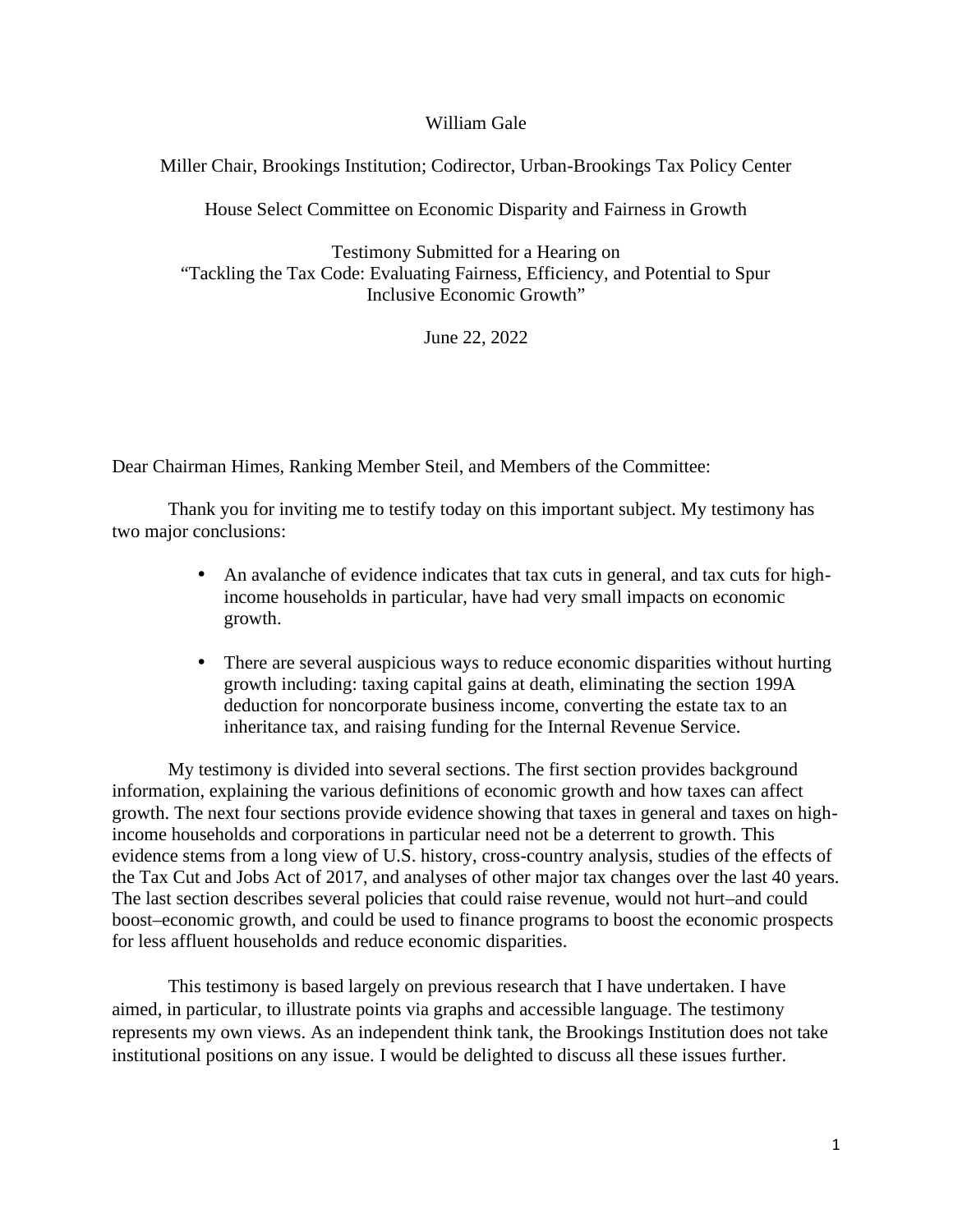### **I. Background–What is economic growth and how can taxes affect it?**

Before discussing taxes and growth, it is helpful to clarify both the definition of growth I focus on and how taxes can affect growth.

There are two very distinct phenomena that are often called economic growth and are often confused: increases in aggregate demand and increases in aggregate supply. Think of the economy as the amount of sand in a bucket. Pouring more sand into a given bucket is the equivalent to an increase in aggregate demand–an increase in government purchases or consumer spending, for example. This can help bring an economy out of recession and restore it to full economic resource utilization. It is thus sometimes referred to as "growth" but it is not the focus of comments. (To the extent that one focuses on how tax policy boosts aggregate demand, it is clear that tax cuts for low- and moderate-income households are more effective–they generate a bigger spending "bang for the buck"–than tax cuts for higher-income or wealthy households. See Zidar (2019).)

The other way to get more sand in the bucket is to first create a bigger bucket and then fill it with sand. The larger bucket, corresponding to an increase in the capacity of the economy, represents an increase in aggregate supply–and might take the form of more labor supply, more capital, better infrastructure or technology, etc. This–and not an aggregate demand response– is the definition of growth used in this testimony. It is the definition that supply-side economics focuses on. The increase in economic capacity could be an increase in the annual growth rate, a one-time increase in the size of the economy that does not affect the future growth rate but puts the economy on a higher growth path, or both.

Supply siders assert that higher taxes stymie economic growth and that tax cuts boost it. Indeed, the idea that tax cuts raise growth is taken as gospel in some quarters. This is one of the clearest cases, however, where ideology dominates both theory and evidence. The real story is more complex. While there is no doubt that tax policy can influence economic choices, it is by no means obvious, on an ex-ante basis, that tax rate cuts will ultimately lead to a larger economy in the long run.

By themselves, tax cuts can either increase or reduce growth. Lower tax rates boost the reward for firms to invest and hire and for people to work and save. In addition, lower tax rates shift resources from untaxed sectors, where there may be too much economic activity, toward taxed sectors, where there may be too little. For both reasons, tax cuts can boost the size of the economy. These are typically the "intended" effects of tax cuts and the ones that supply siders emphasize.

But there's more to that story as well. First, tax cuts raise the after-tax income that people receive from their current activity, which *lessens* their need to work, save, and invest, and, thus, could reduce such activity. Over the last 200 years, for example, wages rose dramatically, but the length of the workweek *declined* substantially. Thus, tax cuts–which boost after-tax wages– may not work as intended. Second, lower tax rates can lead to incentives to increase rent-seeking behavior or efforts to transfer funds to particular groups. Third, tax cuts must be paid for and how they're financed matters. If they're financed with increased government debt, the borrowing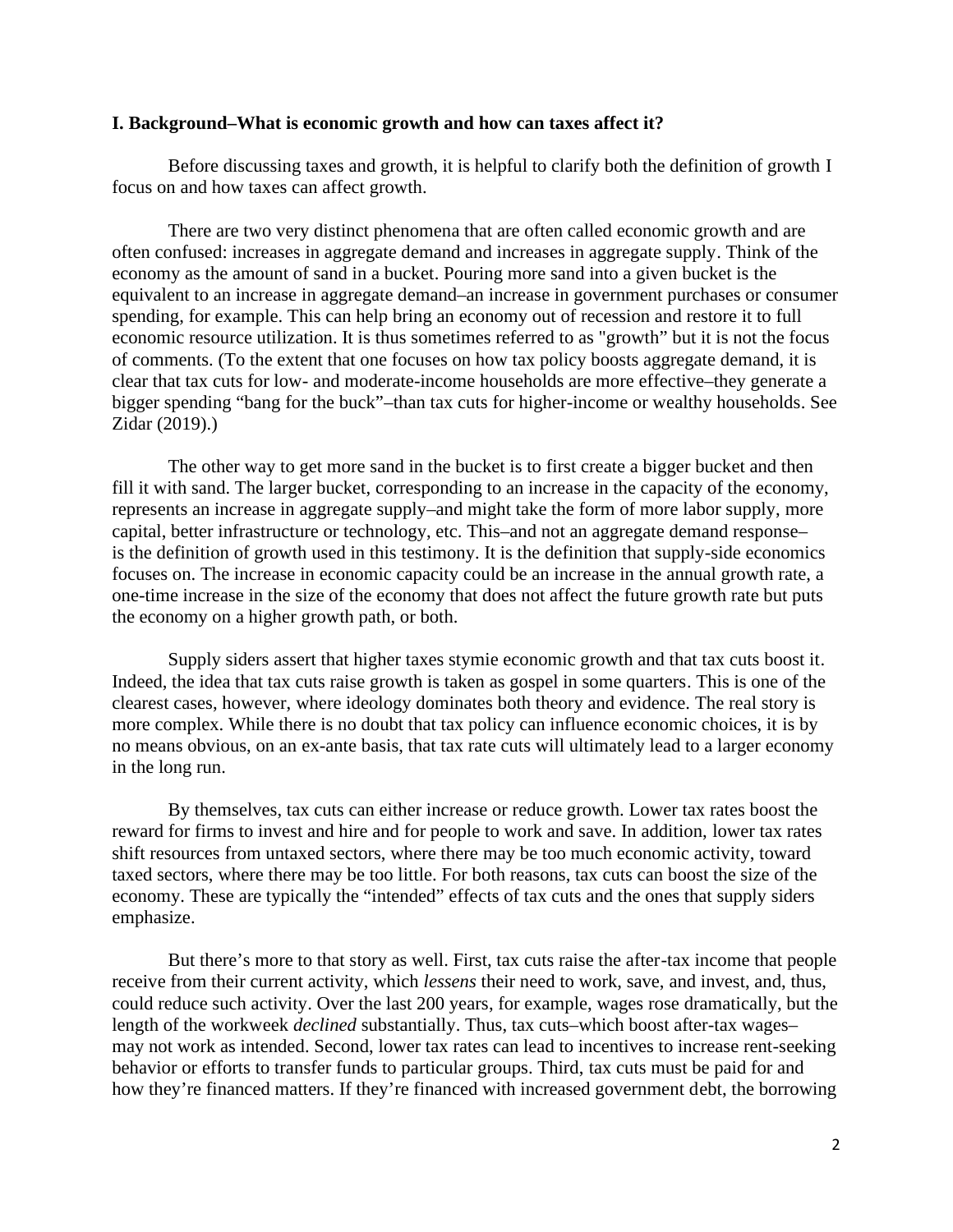will reduce long-term growth and thus offset some or all of the direct effects of the tax cut on growth. Fourth, federal tax cuts can also generate responses from other governmental entities including the Federal Reserve Board, state governments, and foreign governments—that reduce growth. Cuts in U.S. taxes that induce capital inflows from abroad, for example, may encourage other countries to reduce their taxes to retain capital or attract U.S. funds. To the extent that other countries respond, the net effect of income tax cuts on growth will be smaller than otherwise.

An important consideration is that tax cuts are less effective when taxes are already low, holding other factors–like being cash-constrained–constant. For example, if the initial tax rate– on wages, say–is 90 percent, a 10-percentage point reduction in taxes doubles the after-tax wage from 10 percent to 20 percent of the pre-tax wage. If the initial tax rate is 20 percent, however, the same 10 percentage point reduction in taxes only raises the after-tax wage by one-eighth, from 80 percent to 90 percent of the pre-tax wage. Although income effects would be the same in the two cases, the substitution effect on labor supply and saving would be larger when tax rates are higher, so that the net gain in labor supply from a tax cut would be larger (or the net loss would be smaller in absolute value) when tax rates are high. In addition, because the economic cost of the tax rises with the square of the tax rate, the efficiency gains from reducing tax rates are larger when tax rates are higher to begin with.

Ultimately, the impact of specific tax changes on the size of the economy is an empirical question. Rigorous empirical studies of actual U.S. tax changes are relatively rare, however, for several reasons. First, the U.S. has only had a few major tax policy changes over the past 50 years. Second, most major tax changes alter many features of the code simultaneously. Third, it is difficult to isolate the impact of tax changes relative to other changes in policy and the economy. Thus, the next several sections review a variety of approaches to analyzing tax changes.

### **II. U.S. Evidence on taxes and growth: the long view**

U.S. historical data show huge shifts in taxes with virtually no observable shift in growth rates (Figure 1). From 1870 to 1912, the U.S. had no income tax, and tax revenues were just 3 percent of Gross Domestic Product (GDP). From 1913 to 1946, the economy experienced an especially volatile period, including two World Wars and the Great Depression, along with the introduction and expansion of the income and payroll taxes and expansion of estate and corporate taxes.

By 1947, the economy had entered a new period with permanently higher taxes and government spending. From 1947 to 2000, the highest marginal income tax rate averaged 66 percent, and federal revenues averaged about 18 percent of GDP (Gale and Potter 2002). In addition, estate and corporate taxes were imposed at high marginal rates and state-level taxes rose significantly over earlier levels.

The vast differences between taxes before 1913 and after World War II can therefore provide at least a first-order sense of the lack of any relationship between tax policy and growth. In fact, the growth rate of real GDP per capita was identical–2.2 percent–in the 1870-1912 period and between 1947 and 1999, despite the massive increases in tax revenues and tax rates in the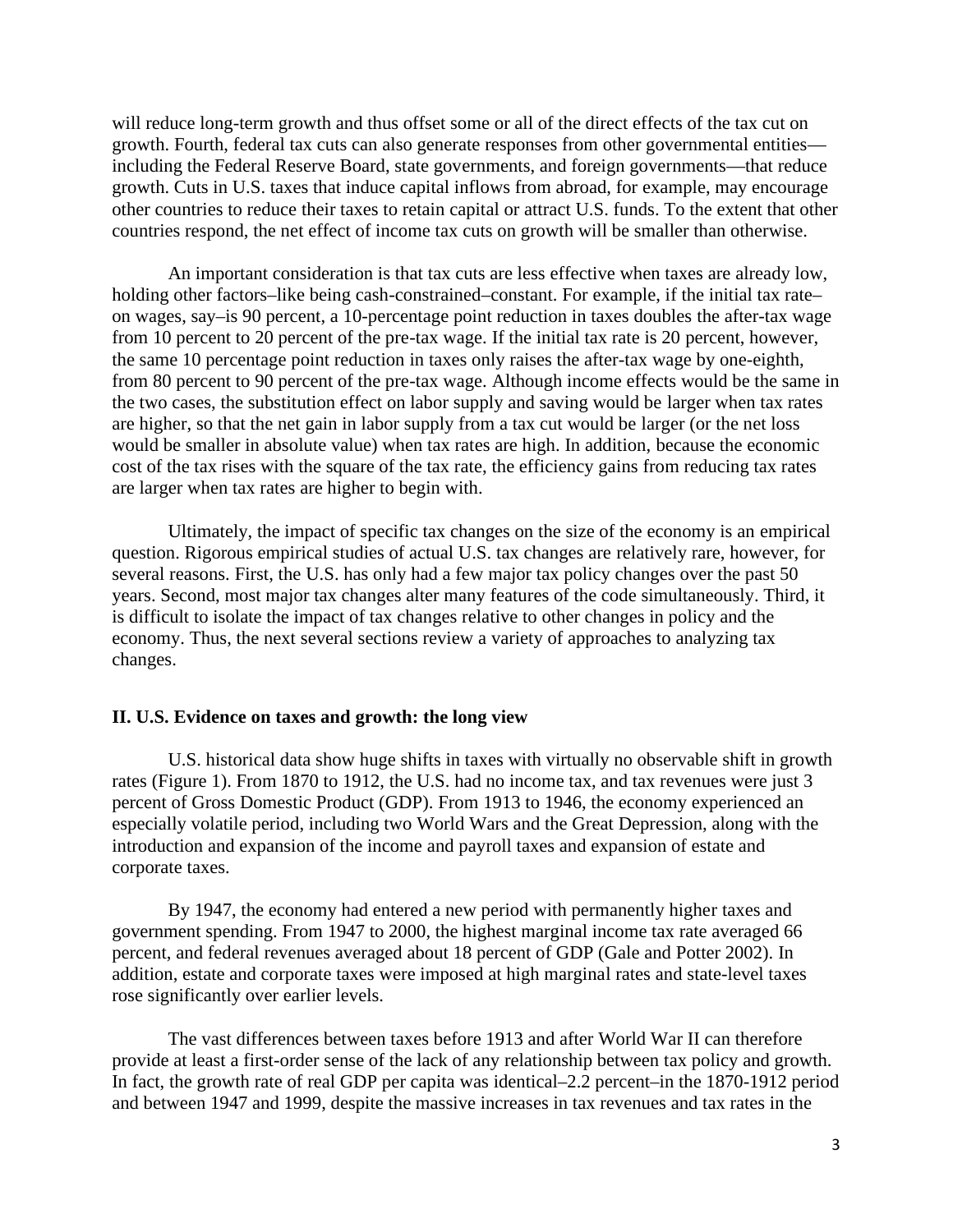### latter period.

More formally, Stokey and Rebelo (1995) look at the significant increase in income tax rates during World War II and its effect on the growth rate of per capita real Gross National Product (GNP). Figure 2 shows the basic trends they highlight–namely, a massive increase in income tax and overall tax revenues during World War II that has persisted and since proven to be more or less permanent. There is, as shown in Figure 2, no corresponding break in the growth rate of per capita real GNP before or after World War II (though it is less volatile). A variety of statistical tests confirm formally what Figure 2 shows: namely, the finding that the increase in tax revenue around World War II had no discernible impact on the long-term per-capita GNP growth rate. $<sup>1</sup>$ </sup>

To be clear, many factors affect economic growth rates. Nonetheless, if taxes were as crucial to long-term growth as is sometimes claimed, the extremely large historical increases in tax burdens and marginal tax rates that occurred between World War I and the end of World War II, as well as the historic reduction in top marginal income tax rates that has occurred since then, might be expected to affect the aggregate growth rate of the economy.

### The declining taxation of capital income

A central tenet of supply side economics is lower taxation of capital income, in particular, will stimulate growth. So, it is important to emphasize that over the last several decades, while growth has been the same as in the no-tax era shown in Figure 1, the taxation of capital income has *declined*, while the taxation of labor income has risen. The decline in tax on capital income is due to numerous policy choices: increases in investment subsidies; massive cuts in the top income tax rate and the corporate income tax rate; reductions in tax rates on capital gains, dividends, and non-corporate businesses; and a virtual evisceration of estate and gift taxes.<sup>2</sup>

Figure 3 shows how the taxation of capital income has declined over time.<sup>3</sup> The figure shows that the share of business income and financial income that is reported on tax forms was

<sup>&</sup>lt;sup>1</sup> Hungerford (2012) plots the annual real per-capita GDP growth rate against the top marginal income tax rate and the top capital gains tax rate from 1945 to 2010, a period that spanned wide variation in the top rate. The fitted values suggest that higher tax rates are not associated with higher or lower real per-capita GDP growth rates to any significant degree. In multivariate regression analysis, neither the top income tax rate nor the top capital gains tax rate has a statistically significant association with the real GDP growth rate. An obvious caveat to this result is that the share of households facing the top rate is generally quite small. However, historically, the highest several marginal tax rates were moved together, so that changes in the top rate per se proxy for changes in a broader set of higher tax rates that do affect many taxpayers.

<sup>&</sup>lt;sup>2</sup>For example, in 1972, 6.5 percent of decedents paid estate taxes that generated 0.42 percent of GDP in revenues. By 2019, only 0.1 percent of decedents paid estate taxes that raised just 0.07 percent of GDP in revenue. This reduction in revenues is even more surprising, given that the ratio of aggregate net worth to GDP rose from 3.6 in 1972 to 5.0 in 2019.

<sup>&</sup>lt;sup>3</sup> The data in the Figure 2 have been adjusted so as to align the income concepts in the National Income and Product Accounts and the IRS's Statistics of Income. see Gale et al. (2022).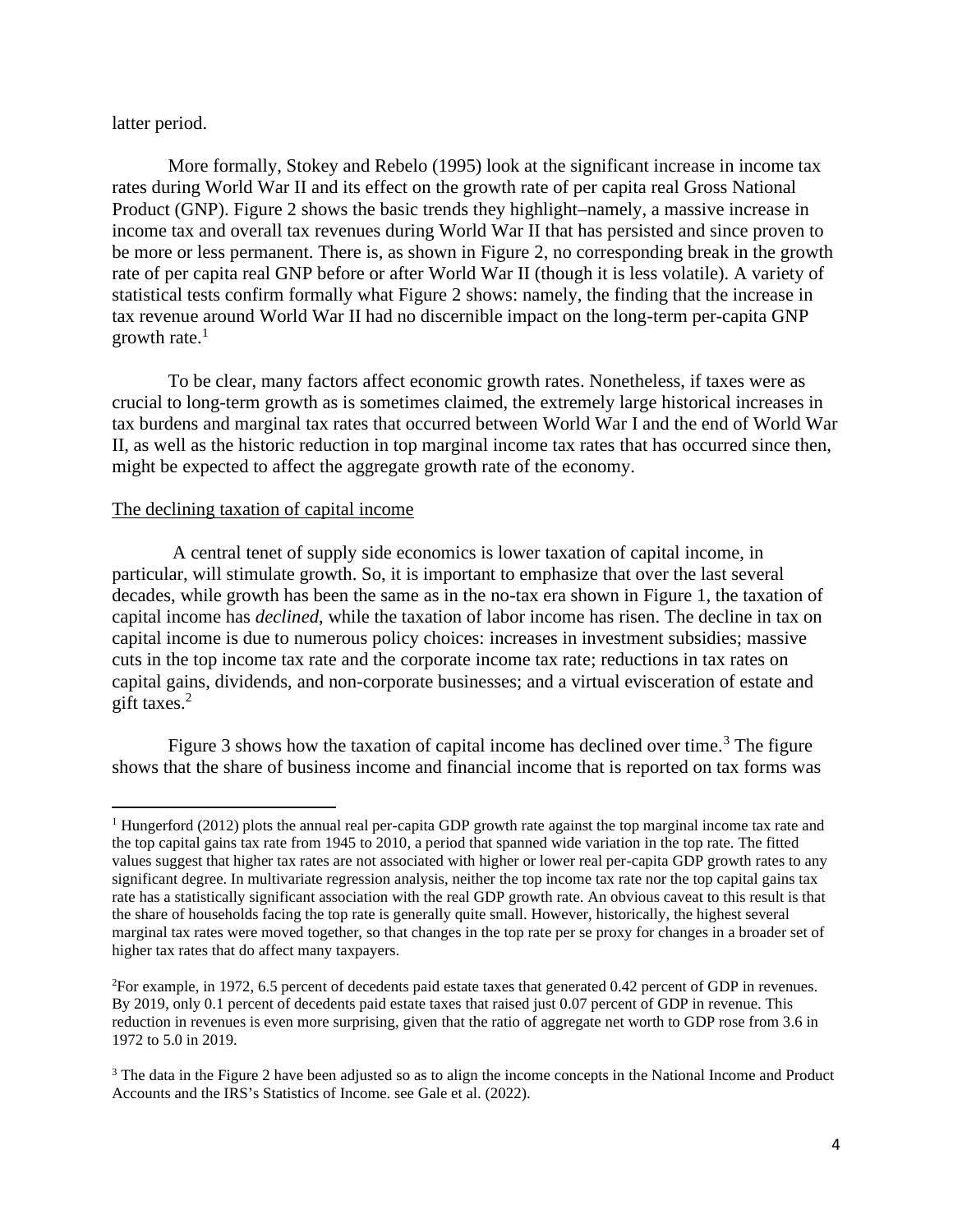already low, at 44 percent, in 1994 and has since declined to 32 percent by 2018. That is, the United States has shifted from taxing less than half of economic measures of business and financial income to taxing less than a third of such incomes over that period. In contrast, the share of "other" income (chiefly wages) that is reported on tax forms has been high and relatively constant, at 86 percent in 1994 and 84 percent in 2018.

### **III. Cross-Country Evidence**

Relative to other OECD countries, the U.S. has–and always has had–low taxes (Figure 4). In addition, U.S. tax and spending policy provides significantly less redistribution than other OECD governments (Figure 5). If lower taxes and less redistribution helped growth significantly, as supply siders argue, relative growth statistics would show the U.S. growing faster than OECD countries. But the data do not support that idea.

Over the 1970-2015 period, for example, taxes at all levels of government were *much* higher as a share of GDP on average in the other G7 countries (34 percent) than in the United States (26 percent). Yet, real per capita annual growth was virtually identical in those countries  $(1.82 \text{ percent})$  and the United States  $(1.80 \text{ percent})$  (Figure 6).<sup>4</sup>

Piketty, Saez, and Stantcheva (2014) examine evidence from 18 OECD countries on top income tax rates, top income shares, and economic growth for the 1960-2010 time period. They find, essentially, that reductions in the top income tax rate generate an increased income share for high-income households (Figure 7) but do *not* generate higher rates of economic growth (Figure 8). This implies that the higher income shares for affluent households that high-income tax cuts generate *are coming at the expense of middle- and lower-income households*. This exemplifies the impact of taxes on rent-seeking behavior. (Theoretically, the results could be coming from reduced tax avoidance but their data suggest that the avoidance mechanism is not strong.)

### **IV. TCJA**

The Tax Cut and Jobs Act (TCJA) of 2017 created the most substantial changes in tax policy since the Tax Reform Act of 1986. TCJA was substantially motivated by supply side concerns–the idea that the tax system discouraged companies from locating, investing, and reporting profits in the United States. Specifically, the Trump Administration's claim was that lower effective tax rates on new investment would raise investment, which would make workers more productive and raise output and wages. Consistent with these goals, TCJA reduced marginal effective tax rates (METRs) on new investment and reduced the dispersion of METRs across asset types, financing methods, and organizational forms. A lower corporate rate combined with measures to stem profit shifting was intended to bring funds and real activity back to the United States.

<sup>4</sup> See OECD (2017a, 2017b). Cross-country studies generally find very small long-term effects of taxes on growth among developed countries (Slemrod 1995; Mendoza et al. 1997; Garrison and Lee 1992; Padovano and Galli 2001; Engen and Skinner 1992). Evidence shows that pooling data from developed and developing countries is inappropriate because the growth processes differ (Garrison and Lee 1992; Grier and Tullock 1989).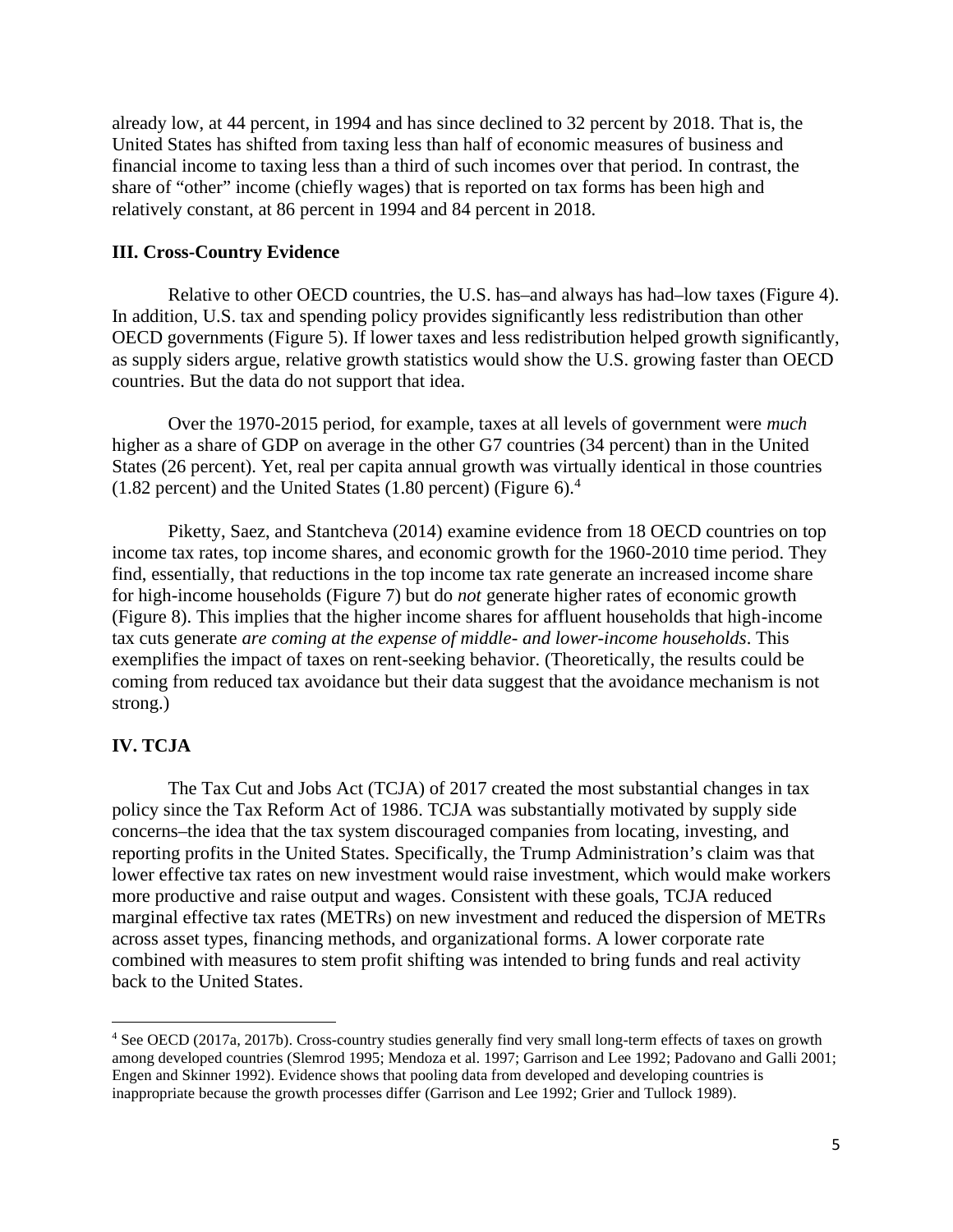Analysis of the impact of TCJA provides another set of evidence that tax changes do not exert powerful influences on economic growth. I describe three different ways to look at TCJA: the predicted effects; the effects through 2019, before the COVID pandemic; and more recent effects.

### A. Predicted effects

Congressional Budget Office (CBO 2018) predictions implied that TCJA would have virtually zero effect on Americans' aggregate net income after 10 years. Instead, CBO found it would simply redistribute income towards higher-income households.

CBO (2018) estimated that TCJA will increase U.S. GDP–the amount of goods and services produced in the United States–by 0.5 percent in 2028, largely because lower tax rates on capital income would boost the stock of productive capital such as computers or factories. But CBO also estimated that most of that additional capital will be financed by foreigners–for example, from overseas corporations building factories in the US, or foreign investors buying US stocks and bonds. As a result, net payments of profits, dividends, and interest to foreigners also will rise.<br>By using Gross National Product (GNP), which subtracts net payments to foreigners from

domestic production, economists can measure the income accruing to Americans. CBO projected that the tax bill will boost GNP by just 0.1 percent in 2028.

But GNP still tells only part of the story. Because the increase in output stems mostly from additional investment in capital goods, the nation's capital stock will be higher relative to output. That's good because it can raise worker productivity and wages, on average. But to maintain that larger capital stock, a larger share of output must be devoted to offsetting depreciation–the wear and tear on those additional capital goods.

Net National Product (NNP) captures this effect by measuring GNP less depreciation of capital. It turns out that the rise in depreciation will be about 0.1 percent of output in 2028 – enough to erase the already meager boost to GNP. Thus, long-run aggregate incomes for Americans as measured by NNP will be more or less unchanged by the TCJA.

But, as documented elsewhere, see Gale et al. (2018), TCJA will raise after-tax incomes of affluent households. Together with the NNP effect, this implies that TCJA will reduce resources available to low- and moderate-income households, especially if realistic methods of eventually financing the tax cuts are considered.

#### B. Effects through 2019

Starting in early 2020, the COVID-19 pandemic wreaked havoc on the U.S. (and world) economy, which may make it difficult to isolate the long-term empirical effects of TCJA using data after 2019. As a result, Gale and Haldeman (2021) examine the supply-side impacts of TCJA through the end of 2019, reaching the overarching conclusion, derived from analysis of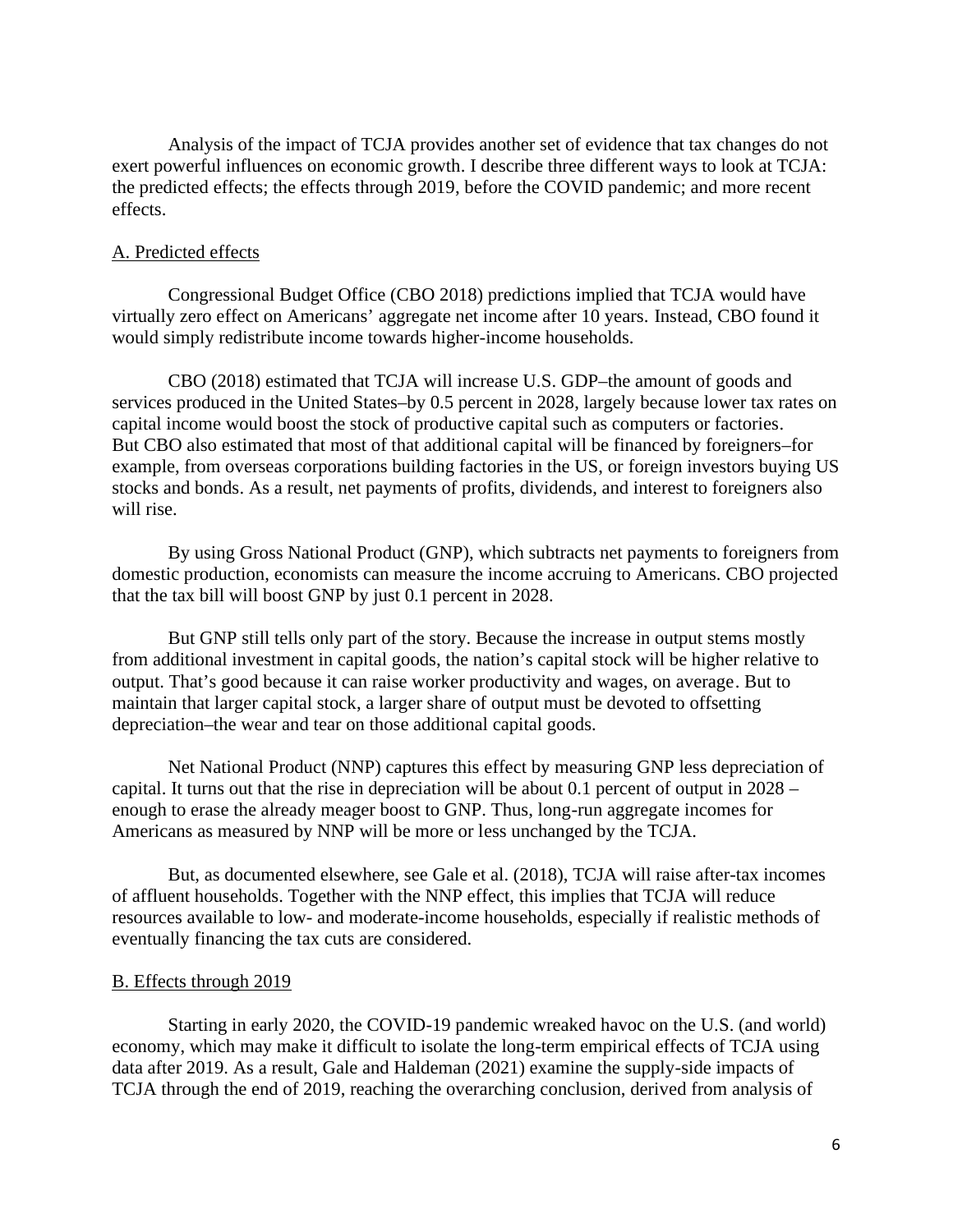several major economic aggregates, that the supply-side reaction to TCJA was at best muted, and is likely to have been vanishingly small.

First, despite the ardent claims of its advocates, TCJA reduced revenue significantly relative to what would have been generated had the law not passed. That is, nothing approaching a Laffer Curve effect applies to TCJA (Figure 9).

Second, the impact of TCJA on GDP growth is difficult to pin down. The economy did grow faster after 2017 than had been predicted under a baseline that did not include TCJA, but the supply-side effects of TCJA are confounded by several other factors that were not included in the pre-TCJA baseline: the demand-side effects that TCJA created from via an increase in disposable income; contemporaneous changes in oil prices; and shifts in monetary, fiscal, and international trade policy.

Third, patterns in investment offer clearer evidence that the supply-side incentives in TCJA had little impact through 2019. Investment growth increased after 2017, but several factors suggest that this was not a reaction to changes in effective tax rates. The timing of the investment response, which happened in the quarter after TCJA was enacted, was inconsistent with a supply side response, which generally is thought to take some time (Figure 10). Much of the investment increase was concentrated in oil and related industries in reaction to oil prices; indeed, other investment did not grow very much (Figure 11). By 2019, investment was weak in the oil-related and other sectors. Relative investment growth across asset types (equipment, structures, intellectual property) did not correlate with changes in marginal effective tax rates (Figure 12 and Table 1). In addition, rates of business formation did not rise after TCJA was enacted and surveys suggest that only a small minority of businesses made TCJA-induced investments (Figure 13).

Fourth, growth of employment and median wages slowed in 2018 and 2019 relative to 2016 and 2017 (Figure 13). The much-vaunted bonuses that some firms provided at the end of 2017 were tiny relative to wages and appear to have been motivated mainly by tax avoidance or political considerations (Hanlon, Hoopes, and Slemrod 2018).

Fifth, despite the substantial reduction in the corporate tax rate and the new provisions that target cross-country tax avoidance, TCJA reduced international profit shifting only by small amounts, at most, and had little effect on inversions. The one-time spike in repatriated funds after TCJA repealed the repatriation tax did not boost investment or wages. Instead, it generated a wave of corporate stock repurchases ("buybacks").

Several caveats are germane, however. First, it is not always easy to establish a compelling counterfactual. This is particularly true for analysis of GDP growth, as noted above, where several other factors affected the economy between 2017 and 2019, making it difficult to isolate the supply-side effects of TCJA. Second, in considering results only through 2019, we focus on short-term effects, which may be a poor guide to the long-term effects. Short-term growth dynamics are typically dominated by changes in aggregate demand whereas long-term growth stems from changes in aggregate supply. The long-term effects could be larger or smaller (or different in sign) than the short-run impact. Mathur (2019), Viard (2019), and others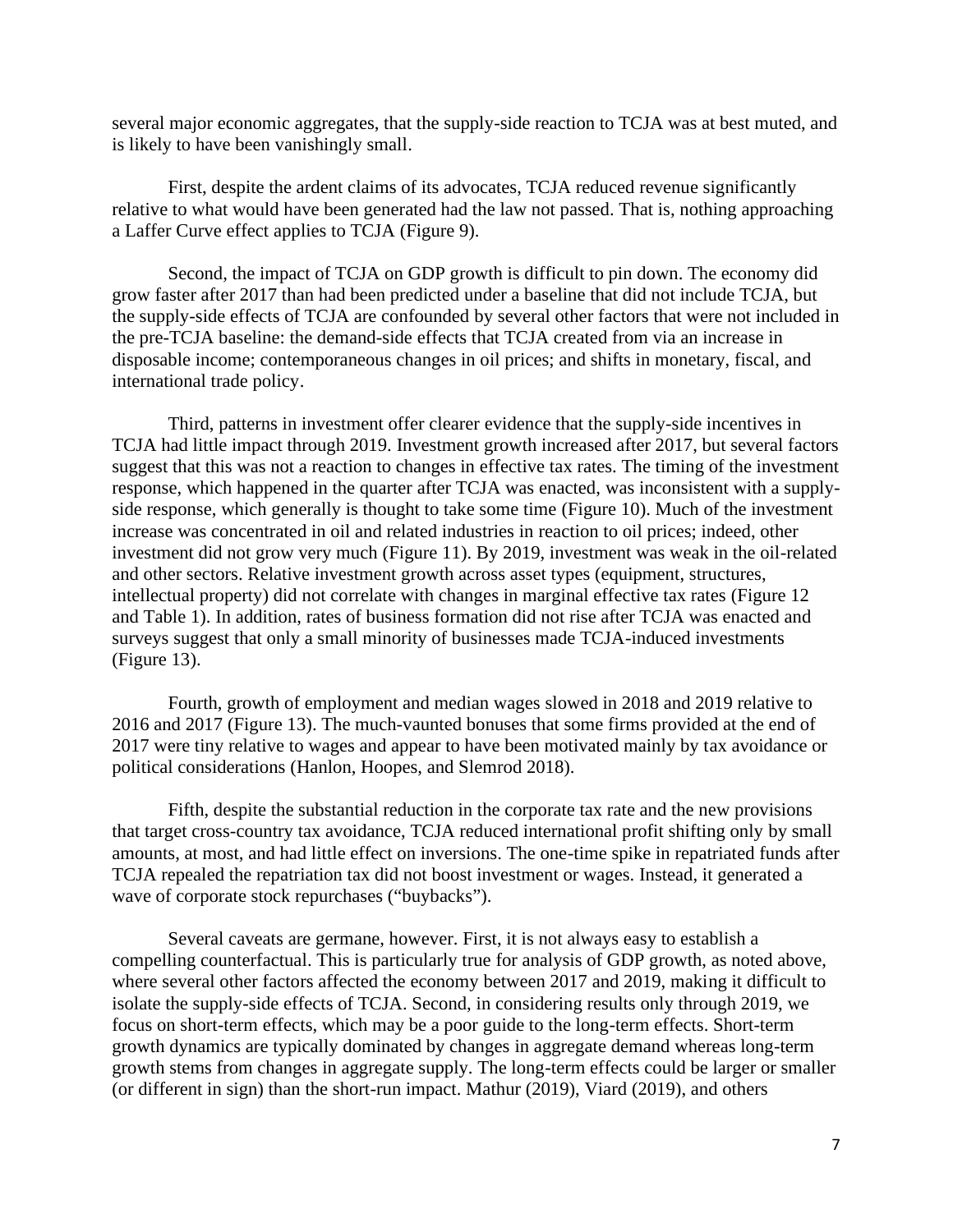emphasize that the supply-side process may take a significant amount of time to take full effect. Third, the available information takes the form of aggregate time series data, which is not always dispositive.

### C. More recent evidence

Corporate tax revenues boomed in 2021 and some supporters of TCJA argue that the big tax reductions in the bill deserve the credit (Goodspeed and Hassett 2022). But there is a much better explanation: Last year's strong economic growth, high inflation, and pandemic-related relief legislation increased both corporate profits and the taxes business paid.

Soon after the TCJA was passed, the CBO forecast corporate tax receipts would fall from 1.5 percent of GDP in 2017 to 1.2 percent in 2018 and 1.3 percent in 2019 and remain below the 2017 share until 2022 (Figure 14). Actual corporate tax receipts fell even farther to 1.0 percent of GDP in 2018 and 1.1 percent in 2019. The onset of the pandemic in early 2020 drove the economy into recession and kept corporate tax receipts low.

In 2021, corporate tax receipts grew dramatically to 1.7 percent of GDP, higher than CBO's (2018) forecast. For 2022, CBO (2022) now forecasts corporate tax receipts will remain strong but fall to 1.6 percent of GDP, only slightly higher than it predicted in 2018.

The reasons are pretty clear: in 2021, the economy grew at its fastest pace in three decades and inflation rose at its highest rate in four decades. From early 2020 to early 2021, Congress passed multiple bills designed both to cushion the economic and public health impact of the pandemic and help the economy recover. These measures will pump more than \$5 trillion into the economy over their respective 10-year budget horizons compared to the TCJA that totaled \$1.9 trillion (CBO 2018). The Fed's accommodative monetary policy also stimulated the economy. Fiscal stimulus and easy money raised the demand for goods and services much faster than they increased output, which was restricted by pandemic-related supply constraints.

Together, those factors drove prices higher. In general, higher demand translates into higher profits for corporations and higher compensation for workers. Profits increase despite the higher compensation largely because prices of goods tend to respond more quickly to increased demand than wages. Higher corporate profits translate into higher corporate taxes. Profits rose to an average of 12.2 percent of GDP in 2021, more than a percentage point higher than the 11.1 percent average between 2017 and 2019.<sup>5</sup>

Some have suggested that the higher profits were the result of strong business investment. However, this is inconsistent with the data on rate of return for corporations. As

<sup>5</sup> Recent tax legislation also played a role in raising corporate tax receipts in 2021. However, much of that was due to timing changes in reporting income. For example, the TCJA accelerated deductions for business investments, which reduced taxes early but increased them later. The 2020 CARES Act permitted business to use that year's losses to reduce prior year taxes. As a result, some corporations accelerated deductions to 2020 and delayed income from 2020 until 2021–all intended to create or increase 2020 losses. In addition, corporations had an incentive to accelerate income into 2021 and delay deductions until after 2021 to avoid proposed tax increases under the Build Back Better Act (Dowd et al. 2020).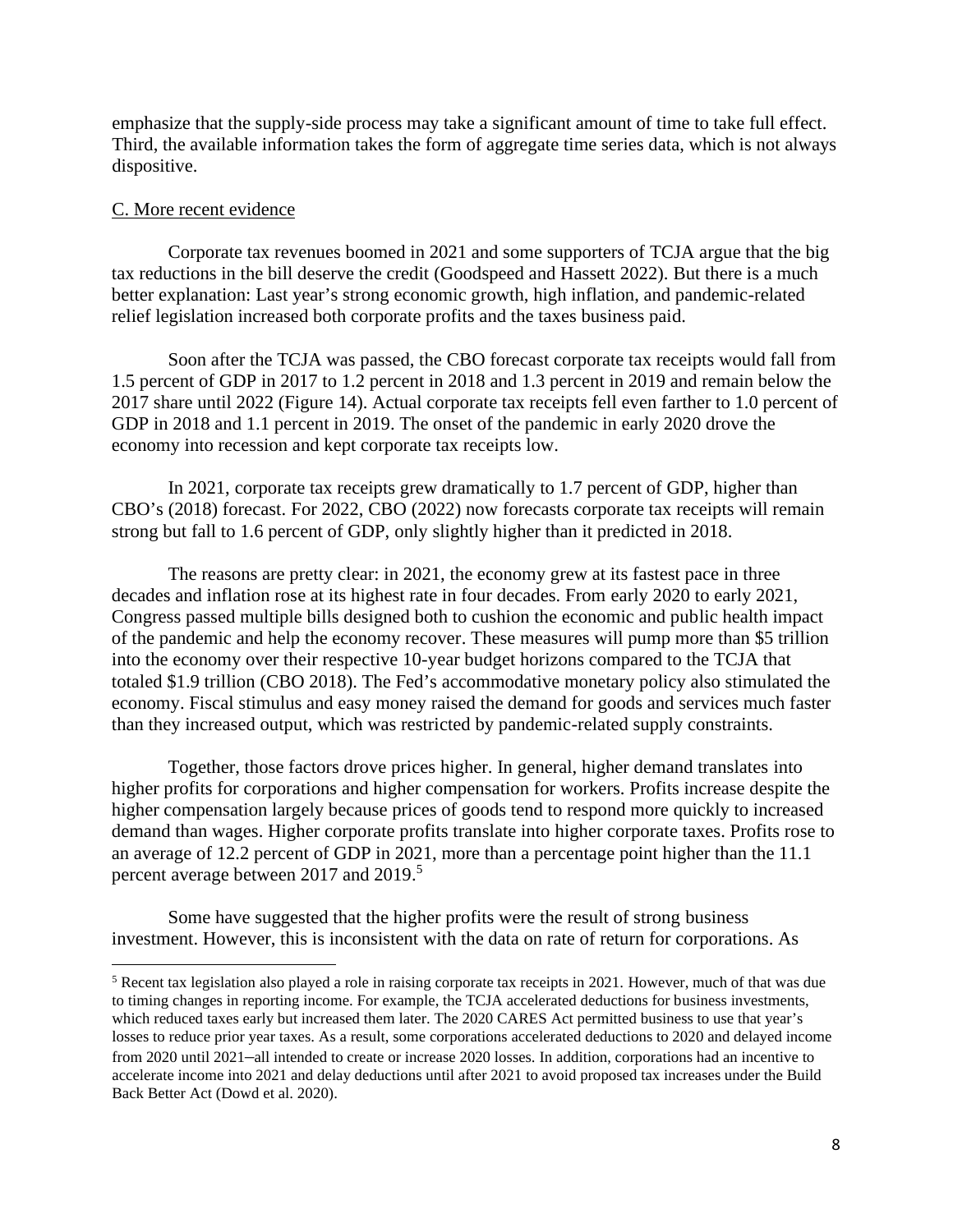profits rose from 2020 to 2021, the rate of return on assets for nonfinancial corporations increased from 7.8 percent to 9.4 percent, higher than the average of 8.4 percent over 2017 and 2019. If higher investment boosted US corporate assets during that period, the pre-tax rate of return on corporate assets would have fallen–not increase as it did.

### **V. Earlier Policy Changes**

The lack of growth effects from TCJA is consistent with a long line of research that suggests little impact of major tax cuts, increases, and reforms over the last 40-plus years. In particular, several studies have aimed to disentangle the impact of the major tax cuts that occurred in 1981, 2001, and 2003, as well as the tax increases that occurred in 1990 and 1993.

The Economic Recovery Act of 1981 (ERTA) included a 23 percent across-the-board reduction in personal income tax rates, a deduction for two-earner families, expanded IRAs, numerous reductions in capital income taxes, and indexed the income tax brackets for inflation. Many features of ERTA, particularly some of the subsidies for capital income, were trimmed back in the 1982 and 1984 tax acts. Feldstein (1986) provides estimates indicating that all of the growth of nominal GNP between 1981 and 1985 can be explained by changes in monetary policy. Of the change in real GNP during that period, he finds that only about 2 percentage points of the 15-percentage-point rise cannot be explained by monetary policy. But he also notes that the data do not strongly support either the traditional Keynesian view that the tax cuts significantly raise aggregate demand or traditional supply-side claims that they significantly increase labor supply. He finds, rather, that exchange rate changes and the induced changes in net exports account for the small part of growth not explained by monetary policy. Feldstein and Elmendorf (1989) find that the 1981 tax cuts had virtually no net impact on economic growth. They find that the strength of the recovery over the 1980s could be ascribed to monetary policy. In particular, they find no evidence that the tax cuts in 1981 stimulated labor supply.

The Tax Reform Act (TRA) of 1986 greatly reduced the top income tax rate and broadened the base, in a revenue- and distributionally-neutral manner. Auerbach and Slemrod (1997) address numerous features of TRA on economic growth and its components. They suggest that, although there may have been substantial impacts on the timing and composition of economic activity–for example, a reduction in tax sheltering activity–there was little effect on the overall level of economic activity. They conclude that there were small impacts on labor supply, saving, entrepreneurship, and other productive activities. Although they do not provide an overall estimate for the impact on economic growth, it seems clear from their conclusions that any growth impact of TRA was quite small.

The 1993 increases in the top income tax rate–from 31 percent to 39.6 percent–were predicted by supply-siders to cause an economic downturn. Instead, the economy boomed. A Center on Budget and Policy Priorities study looks at the relationship between the 1993 tax hikes and the 2001 tax cuts with respect to employment and GDP growth over the periods following the respective reforms (Huang 2012). As Figure 15 shows, job creation and economic growth were significantly stronger in the years following the marginal income tax increases enacted in 1993 (the top marginal tax rate went up from 31 percent to 39.6 percent) than they were following the 2001 tax cuts (described below). While correlation does not imply causation, and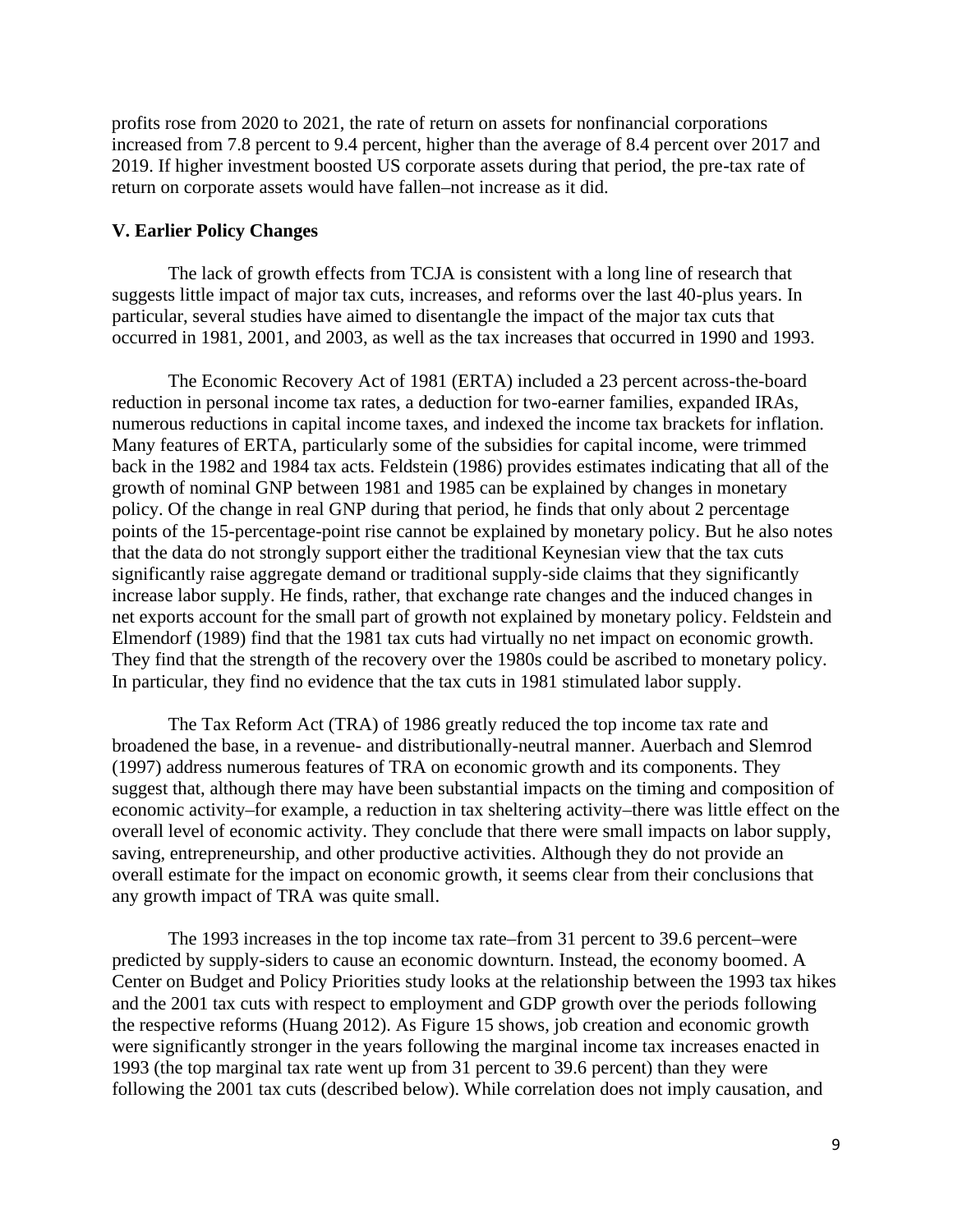while the 1993 and 2001 tax changes occurred at different times in the business cycle, making comparisons between the two of them more difficult, the evidence presented above at the very least discredits the argument that higher growth cannot take place during a period of higher tax rates.

The tax cuts in 2001 (The Economic Growth and Tax Relief Reconciliation Act of 2001, or EGTRRA) reduced income tax rates, phased out and temporarily eliminated the estate tax, expanded the child credit, and made other changes. The 2003 tax cut (The Jobs and Growth Tax Relief Reconciliation Act of 2003, or JGTRRA) reduced rates on dividends and capital gains. A variety of forms of evidence suggest that the impact on growth of these changes was negligible. A cursory look at growth between 2001 and 2007 (before the onset of the Great Recession) suggests that overall growth rate was both mediocre–real per-capita income grew at an annual rate of 1.5 percent during that period, compared to 2.3 percent from 1950 to 2001– and was concentrated in housing and finance, two sectors that were not favored by the tax cuts. There is, in short, no first-order evidence in the aggregate data that these tax cuts generated growth.

Careful microeconomic analyses give similar conclusions. Eissa (2008) tabulates the unconditional distribution of hours worked over the 2000-2006 period using the March Current Population Surveys. Her results, displayed in Figure 16, show that hours worked by prime-age males did not change over this period, while the distributions of hours worked for women– married women and particularly single mothers–shifted lower. This is reflected in the second and third panels of Figure 14by the increase in the probability mass at zero hours of work. This lower likelihood of labor force participation is inconsistent with the view that lower tax rates encourage labor supply. The lack of a positive shift in the years following the Bush tax cuts occurred despite the economic recovery from the recession in the early part of the period, suggesting that any impact of tax cuts on average hours worked was minimal.

Gale and Potter (2002) estimate that the 2001 tax cut would have little or no net effect on GDP over the next 10 years and could have even reduced it; that is, they find that the negative effect of higher deficits and the decline in national saving would outweigh the positive effect of reduced marginal tax rates. The intuition behind these results is noteworthy. Gale and Potter (2002) do not show that reductions in tax rates have no effect, or negative effects, on economic behavior. Rather, the improved incentives of reduced tax rates–analyzed in isolation–increase economic activity by raising labor supply, human capital, and private saving. Indeed, these factors are estimated to increase the size of the economy in 2011 by almost 1 percent. But EGTRRA and JGTRRA were sets of tax incentives financed by increased deficits. The key point is that the tax cut reduced public saving (through higher deficits) by more than it raised private saving. As a result, national saving fell, which reduced the capital stock, even after adjusting for international capital flows, and lowered GDP and GNP. Thus, the effects on the deficit are central to the findings.

Based on analysis in Gale and Potter (2002) and Gale and Orszag (2005), the 2001 tax cut raised the cost of capital for investments in residential housing, sole proprietorships, and corporate structures because the higher deficits raised interest rates. By contrast, the cost of capital for corporate equipment fell slightly because the tax act also contained provisions for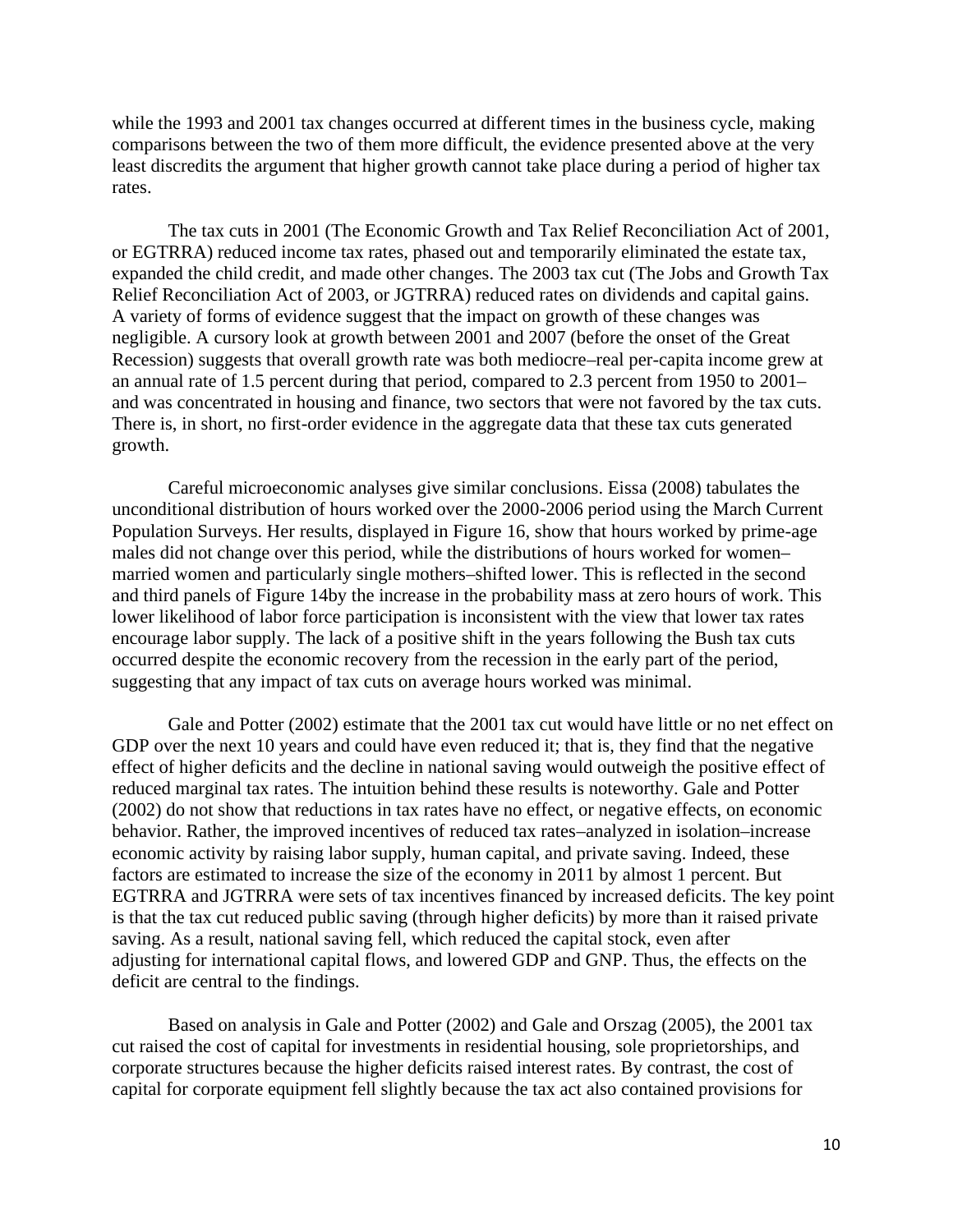bonus depreciation that more than offset the rise in interest rates.

It might also be thought that the 2003 tax cut would have more beneficial effects on investment, since it focused on dividend and capital gains tax cuts, but Desai and Goolsbee (2004) argue that the effects were likely to be small and Yagan (2015) presents empirical evidence that the 2003 tax cuts had little impact on investment or employment.

# **VI. Policy Reforms for Growth and Inclusion**

While there are many options for raising taxes in ways to raise revenue and promote inclusive growth, I focus on four options here.

# **Tax capital gains at death**

The largest loophole in the entire income tax system is that capital gains on assets that are held until the owner's death *never* face income taxes. Under the so-called "Angel of Death" loophole, the basis of an asset left to an heir is "stepped up" to the asset's current value. This provides an enormous tax benefit to the very wealthiest households. In a typical year, more than 90 percent of the tax benefits from long-term capital gains tax rates goes to households in the top 20 percent of income in 2017, including 69 percent to the top 1 percent (Tax Policy Center 2017b).69

Taxing capital gains at death would eliminate this loophole, raise revenue, make the tax system more progressive and more equitable. It would eliminate one of the most lucrative strategies for tax sheltering, which provides individual gains only at the cost of a social loss. In particular, it would reduce the attractiveness of the "buy, borrow, die" strategy that wealthy households employ to avoid taxes.

It would also significantly reduce the "lock-in" effect that plagues the current system. When the tax rate on capital gains is constant with respect to the holding period, investors are financially rewarded for deferring the sale of the asset for as long as possible. Under taxation upon realization, the effective after-tax return rises with the length of the holding period, even if the pre-tax return and tax rates are constant. This lock-in effect encourages investors to retain their assets when the economy would benefit from a change in investment. In addition, lock-in subsidizes underperforming assets; investors will hold onto assets (say, an underperforming business) for longer than socially ideal to lower their effective tax rate. The "Angel of Death" loophole vastly increases the scope for the lock-in effect and appeal of sheltering, especially for the super-rich households that receive a very large share of capital gains in the economy.

Under this regime, death would be treated as if the holder sold the asset. The decedent would owe capital gains tax on unrealized capital gains accrued during his or her lifetime. The heir would then inherit the asset at its current value through basis step-up. According to the Gravelle (2021), taxing accrued gains at death and raising the capital gains tax rate to 39.6 percent would bring in an estimated \$332 billion between 2022 and 2031.

The concerns expressed with taxing gains at death–including liquidity and uncertainty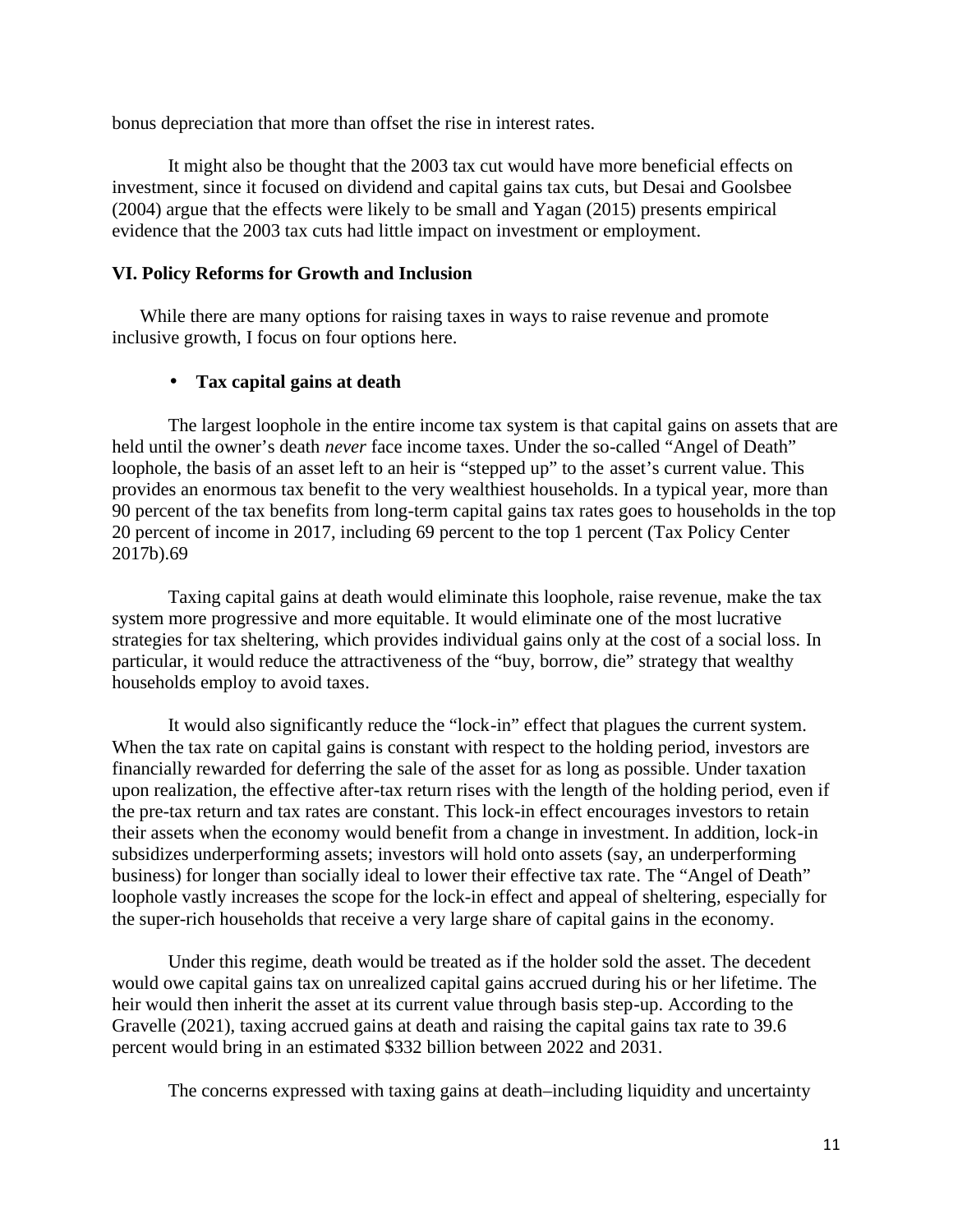regarding the basis–could be easily addressed. Taxes could be paid (by the decedent's estate) over a period of five years–or asset owners could buy life insurance while they were still alive to cover the eventual taxes. Likewise, a "standard basis" could be legislated–at say 15 percent of the asset's value. If taxpayers could show that the basis was in fact higher than that, that would be fine. If not, the standard basis would apply. If the asset was purchased so long ago that records do not exist regarding the basis, it stands to reason that the vast portion of the asset value represents a gain.

### **Eliminate the Section 199A Business Deduction**

The new qualified business income deduction for certain pass-throughs is complex, but one outcome is very straightforward: it dramatically reduces the top effective marginal tax rate on qualified business income. Under prior law, the top income tax rate was 39.6 percent. TCJA reduced this nominal rate to 37 percent, but the deduction reduces the effective rate on qualified business income to 29.6 percent.

The 199A deduction creates numerous problems. First, the rules are inequitable, violating the norms of both horizontal equity and vertical equity. Regarding the former, the deduction implies that a taxpayer's liability depends not only the level of income but the form that it takes– wages, qualified business income, or unqualified business income. Regarding the latter, the benefits of the deduction are weighted very heavily toward very high-income taxpayers. The Joint Committee on Taxation (JCT) found that 44 percent of the direct tax benefits in 2018 (rising to 52 percent by 2024) would go to taxpayers with incomes greater than \$1,000,000 per year (Joint Committee on Taxation 2018). A Tax Policy Center (TPC) study found that 55 percent of the direct tax benefits in 2019 would go to households in the top 1 percent of the income distribution and more than 26 percent would go to the top 0.1 percent ("Tax Benefit" 2020). Recent research indicates that roughly 15-18 percent of taxes on pass-throughs are passed on to workers, with the rest being borne by owners (Risch 2020). Adjusting for this factor, at least 36 percent of the benefits went to taxpayers with annual income above \$1 million (based on the JCT study) and at least 45 percent of the benefits go the top 1 percent (based on the TPC study). Based on tax return data for 2018, among those who claimed the deduction, the average amount was \$3,136 for taxpayers with adjusted gross income (AGI) below \$200,000 but rose to \$157,000 for those with AGI above \$1 million and \$1.04 million for taxpayers with AGI above \$10 million (Sullivan 2020).

Second, the deduction will have low bang for the buck in terms of investment and employment. Evidence suggests that sole proprietors do raise investment and hire more workers when marginal tax rates on those activities are lower (Carroll et al. 1998a, 1998b, 2000). TCJA will also reduce the cost of investing on average for pass-throughs (but not in all cases–debtfinanced investment will be more expensive, as will investments in research and development). But business income in a given year is largely the result of investments made in the past. By cutting the tax rate rather than providing direct subsidies to new investment, the new deduction will provide some incentive to invest now by reducing the cost of new capital investment, but much of the revenue loss will finance windfall gains to business owners who made investments in the past, which will not increase current investment. A direct subsidy to new investment would have avoided the windfall gains and provided a bigger bang for the buck.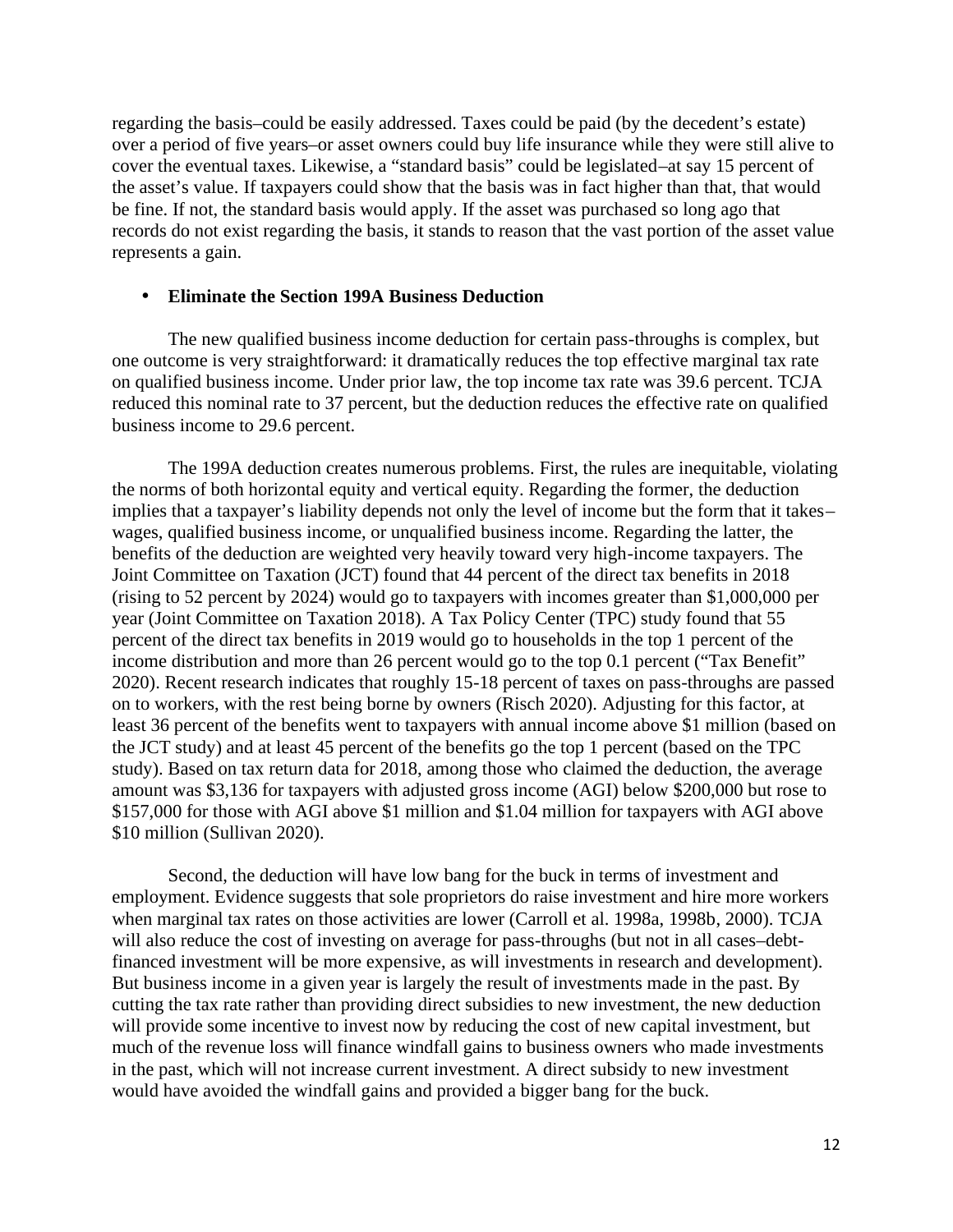The distinction between using rate cuts to subsidize returns on old investments and directly subsidizing new investment is crucially important given the role of young firms in increasing innovation, discussed above. Rate cuts do not help young firms very much because they typically do not have a lot of income from past investments, precisely because they are young. Subsidies for new investment would be more targeted.

Turning to employment effects, it turns out that under several sets of circumstances, taxpayers can claim the 199A deduction without increasing employment. While that condition is true of many tax rules, it is an inconsistent feature of a bill originally called the "Tax Cuts and Jobs Act."

The potential effects of the deduction on investment and employment are further dulled by two factors. First, the high rate of evasion for pass-through income means that much passthrough income was already untaxed under pre-TCJA law and will likely remain so under TCJA. Second, the deduction is complicated and hence may be little used. A Treasury Inspector General for Tax Administration (TIGTA) investigation suggested that a main reason why so many people failed to claim the deduction was its complexity (TIGTA 2020). Presumably, take-up will rise over time, yet almost three years after the law was enacted, there was still considerable ambiguity about how to treat various forms of income and expense under section 199A rules (Foster  $2020$ ).<sup>6</sup>

That the new deduction is complicated provides more avenues for sophisticated business owners to capture the tax savings via re-arranging and relabeling their investments and expenses rather than by making new net investments. In one example, called "cracking," doctors or lawyers split (crack apart) their operations into two companies: one that provides medical or legal services, and another that contracts with the service provider and acts as a leasing firm that owns all the property and equipment.<sup>7</sup> TCJA regulations, discussed in section V below, put a limit on such activities. As another example, the rules create incentives for people to relabel wage income as business income as a tax avoidance strategy. Under the so-called "Gingrich- Edwards" loophole (which existed pre-TCJA), owners of S corporations pay payroll taxes on their "reasonable compensation" but not on the rest of their income from business, encouraging them to under-report reasonable compensation and thus avoid payroll taxes (Rosenthal 2016). The new pass-through deduction exacerbates that incentive in most circumstances by increasing the difference between the overall taxation of wage income and business income (for exceptions, see Sullivan 2018).

### **Convert the estate tax to an inheritance tax with a low exemption**

Taxes on estates and gifts have shrunk dramatically over the past 40 years. Less than 0.1 percent of all estates are subject to the estate tax, down from a peak of 7.65 percent in 1977

 $6$  For evidence that complexity reduces corporate behavior, see Zwick (2021).

 $<sup>7</sup>$  There are many more ways enterprising taxpayers can use this provision to reduce their taxes. For details and</sup> examples, see Kamin et al. (2018).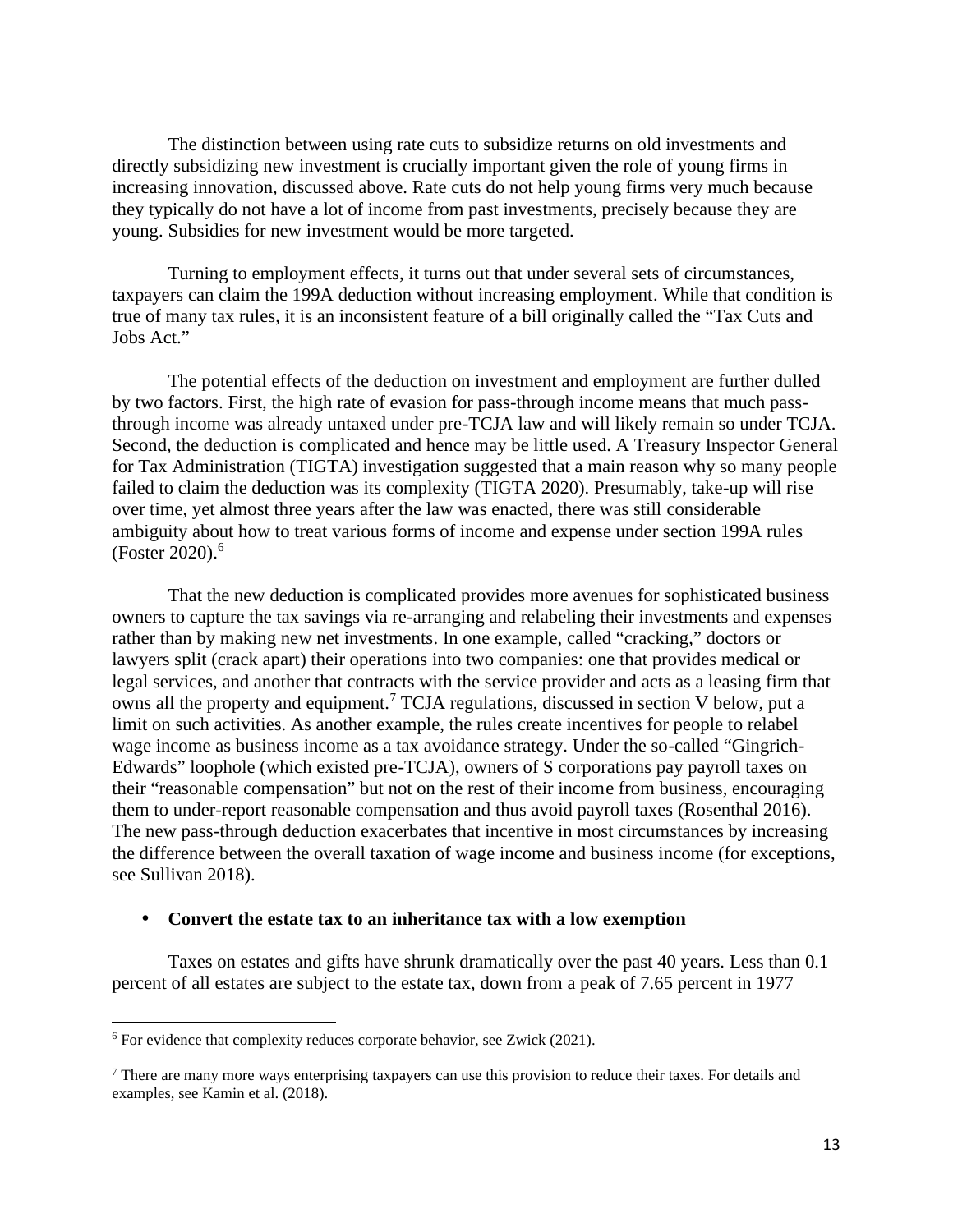(Joint Committee on Taxation 2015; Tax Policy Center 2017c). But taxing wealth transfers from one generation to the next can play an important role in making taxes more progressive and offsetting disparities in opportunity across economic classes.

Critics argue that the taxes adversely affect entrepreneurship and family farms, with the children of business owners and farmers who die forced to sell their inherited businesses and farms to pay the tax. There's little to no evidence to support these claims, however, nor was there even in earlier years when the exemption was much lower than today. Several analyses, including by the American Farm Bureau Federation and *New York Times*, did not reveal a *single* farm that went out of business due to estate tax liability (Johnston 2001). In fact, only 80 small businesses and farms faced the estate tax in 2017, paying a total of \$30 million, equal to 0.15 of 1 percent of total estate tax revenue (Tax Policy Center 2017a).<sup>8</sup>

As baby boomers die, they could potentially transfer massive amounts of resources to the next generation. If left untaxed, those transfers will exacerbate the inequality that has widened over the past 40 years.

To help level the intergenerational playing field, policy makers should convert the estate tax to an inheritance tax on recipients. It would apply to all gifts and inheritances above, say, a \$1 million threshold, and the tax rate would equal the heir's income tax rate plus some amount– say, 15 percentage points (Batchelder 2009, 2016, 2017). Using this combined tax rate would integrate income and estate taxes. It would also change the moral direction of the debate–rather than focus on those who accumulated wealth, it would justify the levy as a windfall tax on those who, merely by their luck to be born into a rich family, inherited significant wealth. The distributional impact would be similar (but not quite as progressive) to that of the estate tax, targeting those who receive the largest inheritances, as the heirs to wealthy estates tend to be wealthy themselves.

### **Raise Funding for the IRS**

Tax evasion–the act of not paying taxes that are owed–is illegal and is an underappreciated problem in the United States. Along with the obvious problem of depriving the government of essential revenue, tax evasion raises fundamental questions about the fairness of the tax system. When people do not pay their taxes, they are not just cheating the government, they are ripping off their neighbors.

Treasury Department studies project that the tax gap—the difference between what people pay and what people owe—now hovers around \$600 billion per year (Sarin 2021). More than one out of every seven dollars that are owed in taxes are not paid.

<sup>8</sup> Two other provisions give special preferences to farms and closely-held businesses. The first, called special use valuation, allows farmers to value their farms based on their current use rather than their most profitable use. This provision allows owners to reduce the value of their assets by 40 to 70 percent. Under the second, if a farm or business comprises at least 35 percent of the gross estate, owners can pay the tax they owe in installments over 14 years. Over the first 5 years, only interest payments would be due. In the following years, interest plus principal would be due. Interest rates would be lower than normal.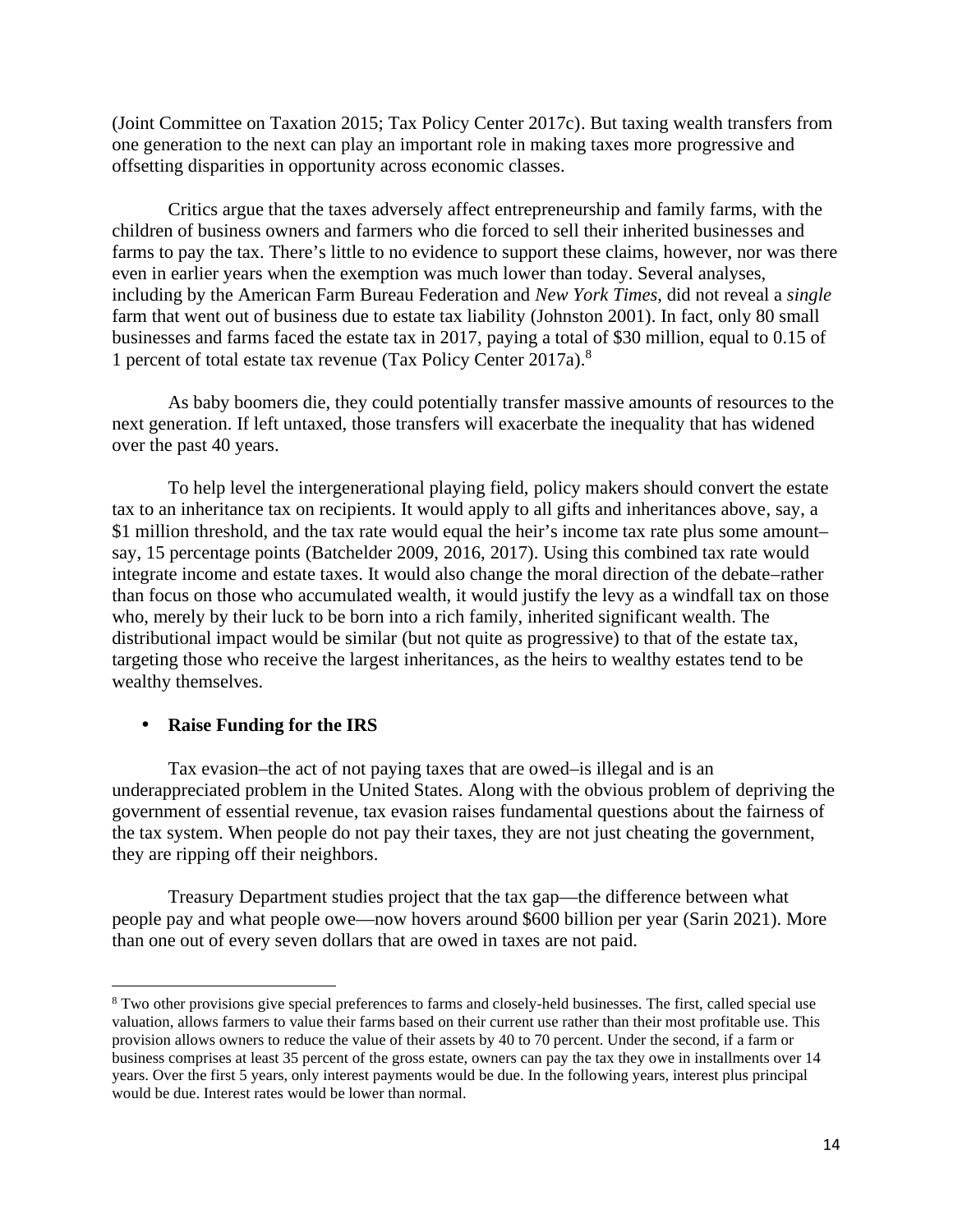This has occurred in part because IRS funding and staffing levels have gone downhill over the past 10 years (CBO 2020). The IRS is falling farther and farther behind state-of-the-art computing. Many of its computer systems and programs belong in museums; they are running applications from the 1960s. Meanwhile, Congress has asked the IRS to assume new administrative and enforcement responsibilities, related to interpreting and implementing TCJA, the Affordable Care Act, the American Opportunity Tax Credit, expansions of the Earned Income Tax Credit, and the Foreign Account Tax Compliance Act. Lower funding combined with increased responsibility generates predictable results: worse taxpayer service, fewer audits, and worse enforcement of the tax system.

Adequately funding the IRS would raise revenues and assure the public that the system is not rigged in favor of the wealthy. We should give the Internal Revenue Service the resources it needs to enforce and administer the system.

President Biden has launched an ambitious agenda to crack down on people and corporations who are not paying the taxes they owe. The first part of his plan would beef up IRS technology and staff on a sustained basis. The second part would boost timely information reporting by financial institutions, which the administration estimates would raise a whopping \$460 billion over the next decade (U.S. Department of Treasury 2021). The information would materially help the IRS in its efforts to identify likely and actual evasion.

Opponents have put forth two main claims: the reform would not help the IRS as much as predicted, and it would place large burdens on financial institutions. The first claim misses the point that third-party information reporting is essential to increase voluntary compliance and root out evasion. Compliance is highest when third parties report income information to the government and withhold taxes. For example, only one percent of income from wages and salaries is misreported on tax forms (Internal Revenue Service 2016). Compliance is lower when a third party reports the income but does not withhold taxes. Some 16 percent of partnership income and 21 percent of net capital gains are unreported to the government by the recipient. The lowest compliance rates occur when there is no cross-party reporting of income and no withholding. This helps explain the estimate that more than 60 percent of farm income and sole proprietorship income is not reported to the government. Underreporting of sole proprietorship income is estimated to account for almost 30 percent of the individual income tax underreporting tax gap (Internal Revenue Service 2016). Even if the proposal raises somewhat less than the predicted \$460 billion, the revenue effect would be substantial.

The second claim strains credulity. Financial institutions are quite capable of complying with regulations and are prompt, for example, to tell customers about even small overdrafts. Credit card companies are able to record even the tiniest transactions on a near-immediate basis. The rules that the administration proposes would expand the use of an already existing form (the 1099-INT) and would pertain to *information that the financial institution already has.*

A third argument sometimes put forth is that the proposal would somehow burden or harm moderate-income taxpayers, particularly minorities. No additional burden or requirements, however, would be imposed on individuals or (non-financial) businesses. Despite some claims to the contrary, businesses would not be required to reconcile financial accounts and income tax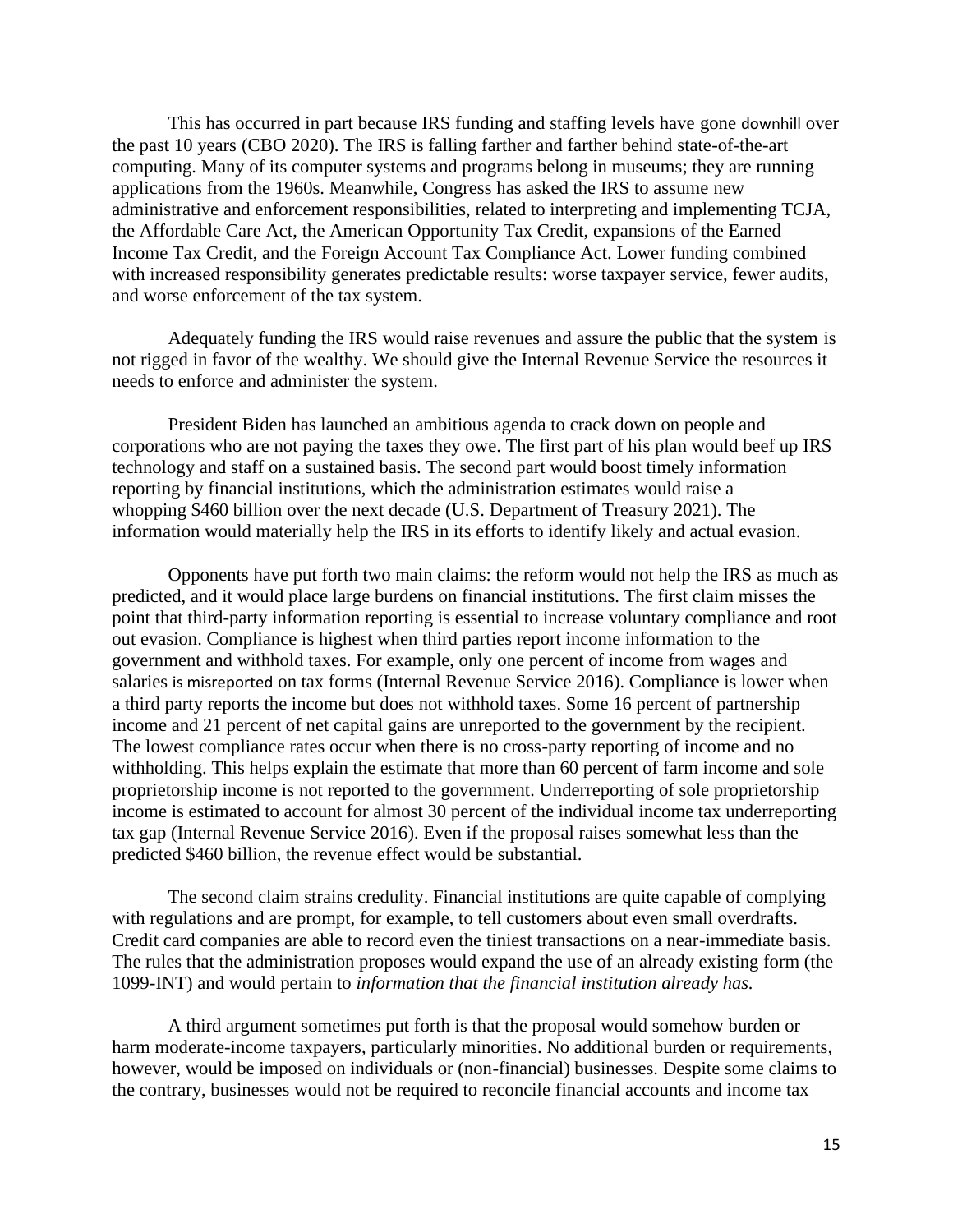returns. If anything, it would help ordinary (honest) taxpayers by reducing the likelihood that they were targeted with audits. There does not appear to be an added risk to taxpayer privacy.

Right now, the IRS is trying to fight tax evasion with one hand tied behind its back. President Biden has proposed transformational policies that could substantially reduce tax cheating and thus make the tax system fairer for the large majority of taxpayers who are honest. Cracking down on evasion would be an ideal way to raise revenue without boosting official marginal tax rates.

### **VII. Conclusion**

Evidence spanning decades of research shows that tax cuts, especially those for highincome households, have little to no impact on economic growth. Subsidies for high-income households do not benefit the country as a whole, only the households whose incomes grow even larger as a result of them. By reducing high-income tax liabilities, tax cuts redistribute income from the ordinary households to the best-off Americans, reducing opportunities to devote those funds to other important priorities.

I have suggested several ways of reducing economic inequality without sacrificing growth. Any of these reforms could individually play a significant role in alleviating economic disparities by placing the emphasis on high-income households, including by keeping them from lowering their tax bill through evasion or avoidance. Together, the reforms could have an even greater impact. I urge this Committee to enact these proposals to make the tax code more equitable.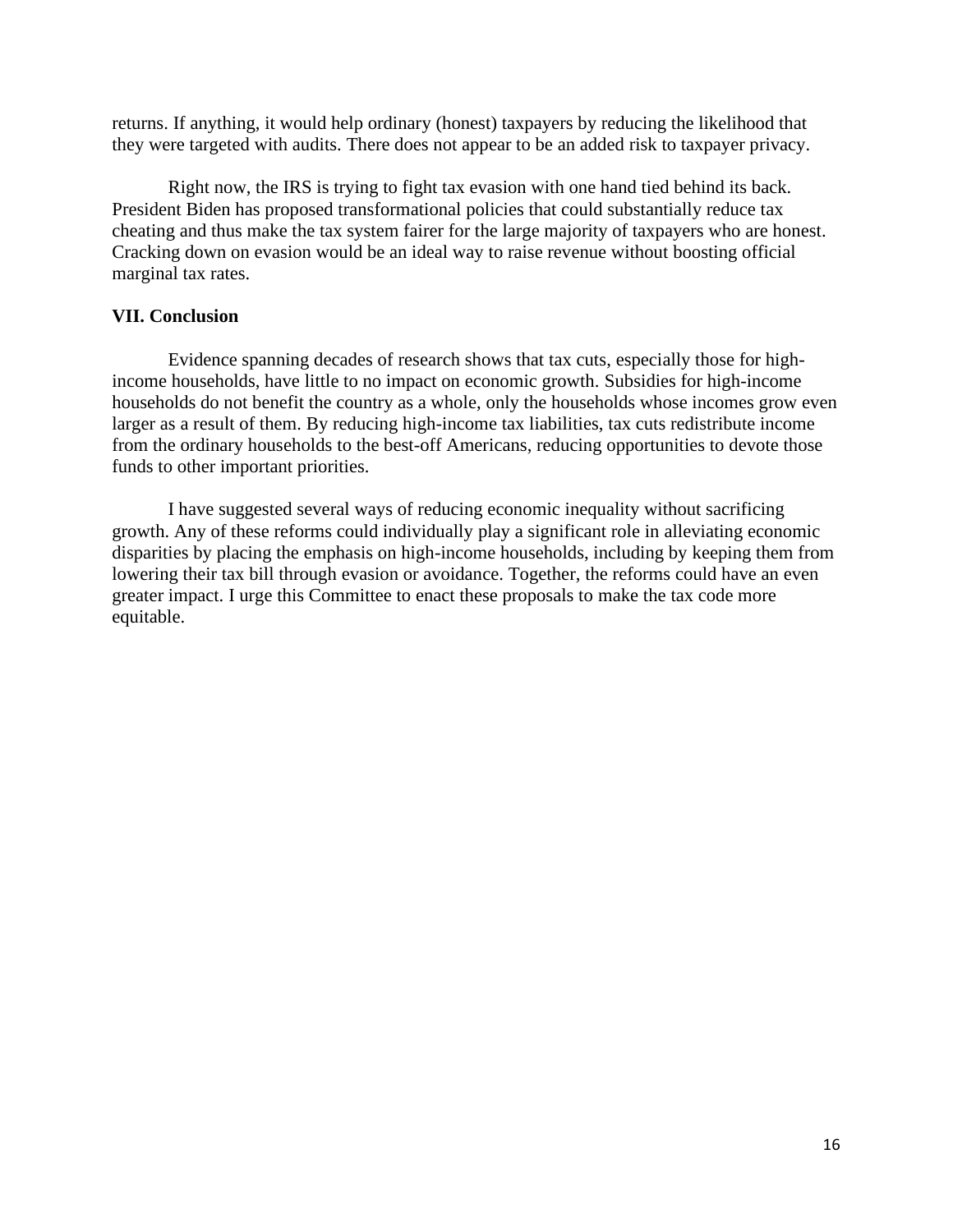### **References**

- Auerbach, Alan J., and Joel Slemrod. 1997. "The Economic Effects of the Tax Reform Act of 1986." *Journal of Economic Literature* 35(2): 589-632.
- Batchelder, Lily. 2009. "What Should Society Expect from Heirs? The Case for a Comprehensive Inheritance Tax." *Tax Law Review* 62(1): 1-111.
- Batchelder, Lily. 2016. "The 'Silver Spoon' Tax: How to Strengthen Wealth Transfer Taxation." Washington Center for Equitable Growth, Washington, D.C.
- Batchelder, Lily. 2017. "Opportunities and Risks in Individual Tax Reform." Testimony before the Senate Committee on Finance, United States Senate, (September 13).
- Carroll, Robert, Douglas Holtz-Eakin, Mark Rider and Harvey S. Rosen. 1998a. "Entrepreneurs, Income Taxes, and Investment." NBER Working Paper 6374. National Bureau of Economic Research: Cambridge, MA. https://www.nber.org/system/files/working\_papers/w6374/w6374.pdf.
- Carroll, Robert, Douglas Holtz-Eakin, Mark Rider and Harvey S. Rosen. 1998b. "Income Taxes and Entrepreneurs' Use of Labor." NBER WP6 578. National Bureau of Economic Research: Cambridge, MA.

https://www.nber.org/system/files/working\_papers/w6578/w6578.pdf.

Carroll, Robert, Douglas Holtz-Eakin, Mark Rider and Harvey S. Rosen. 2000. "Personal Income Taxes and the Growth of Small Firms." NBER Working Paper 7980. National Bureau of Economic Research: Cambridge, MA.

https://www.nber.org/system/files/working\_papers/w7980/w7980.pdf.

- CBO. 2018. "The Budget and Economic Outlook: 2018 to 2028." Congressional Budget Office, Washington, DC. https://www.cbo.gov/system/files/2019-04/53651-outlook-2.pdf.
- CBO. 2020. "Trends in the Internal Revenue Service's Funding and Enforcement." Congressional Budget Office, Washington, DC. https://www.cbo.gov/publication/56467.
- CBO. 2022. "The Budget and Economic Outlook: 2022 to 2032." Congressional Budget Office, Washington, DC. https://www.cbo.gov/publication/57950.
- Desai, Mihir A., and Austan D. Goolsbee. 2004. "Investment, Overhang, and Tax Policy." *Brookings Papers on Economic Activity* 2004(2): 285-355.
- Dowd, Tim, Christopher Giosa, and Thomas Willingham. 2020. "Corporate Behavioral Responses to the TCJA for Tax Years 2017–2018." *National Tax Journal* 73(4): 1109- 1134.
- Eissa, Nada. 2008. "Evidence on Labor Supply and Taxes, and Implications for Tax Policy." *Tax Policy Lessons from the 2000s*: 45-91.
- Engen, Eric, and Jonathan Skinner. 1992. "Fiscal Policy and Economic Growth." NBER Working Paper W4223, Cambridge, MA: National Bureau of Economic Research. http://www.nber.org/papers/w4223.pdf.
- Feldstein, Martin. 1986. "Supply Side Economics: Old Truths and New Claims." *American Economic Review* 76(2): 26-30.
- Feldstein, Martin, and Douglas W. Elmendorf. 1989. "Budget Deficits, Tax Incentives, and Inflation: A Surprising Lesson from the 1983-1984 Recovery." Edited by Lawrence H. Summers. *Tax Policy and the Economy* 3. Cambridge: National Bureau of Economic Research.
- Gale, William G. 2019. *Fiscal Therapy: Curing America's Debt Addiction and Investing in the Future*. New York: Oxford University Press.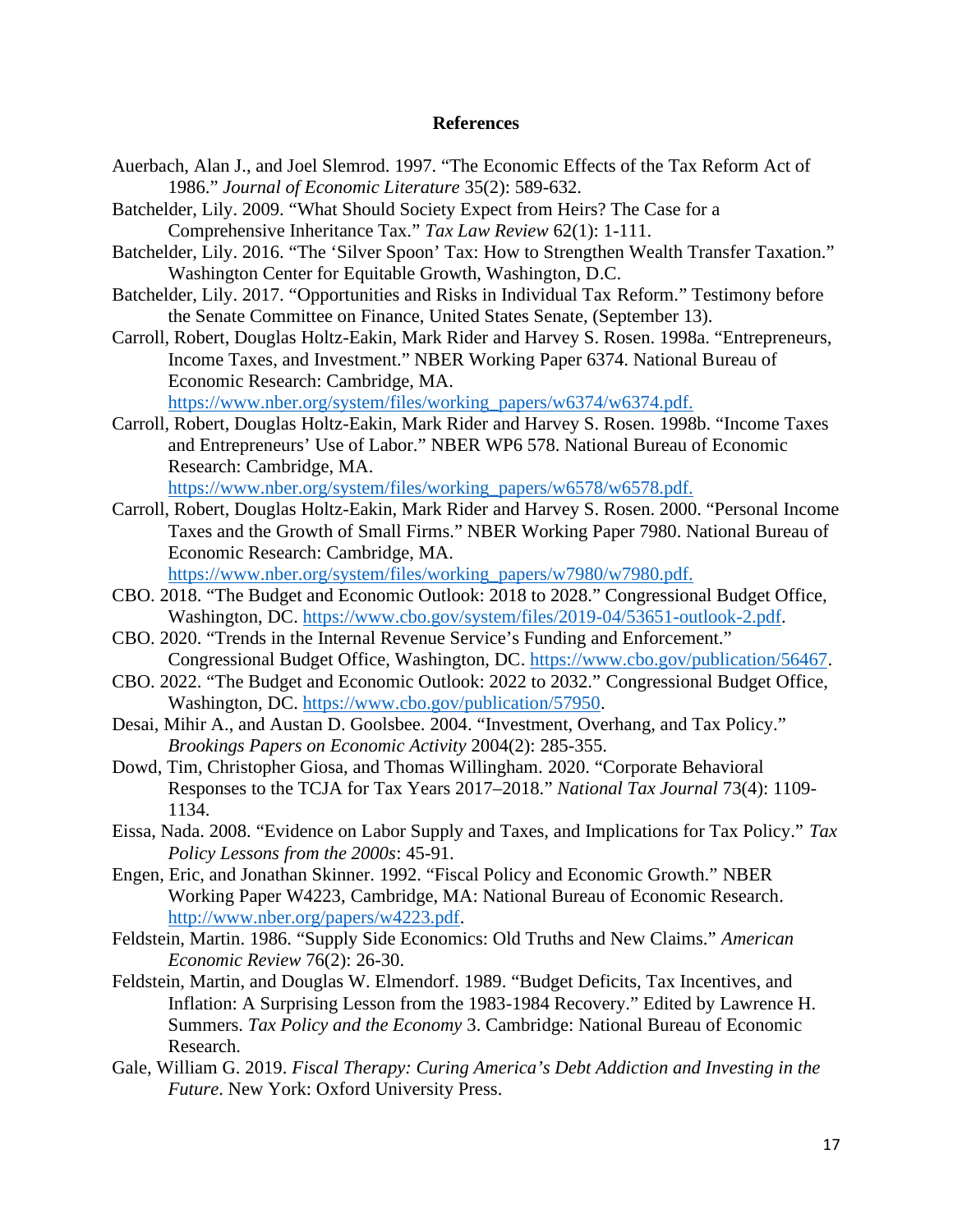- Gale, William G., Swati Joshi, Christopher Pulliam, and John Sabelhaus. 2022. "Taxing business incomes: Evidence from the Survey of Consumer Finances." Brookings Institution, Washington, D.C. https://www.brookings.edu/research/taxing-business-incomes evidence-from-the-survey-of-consumer-finances/.
- Gale, William G., Hilary Gelfond, Aaron Krupkin, Mark J. Mazur, and Eric Toder. 2018. "A Preliminary Assessment of the Tax Cuts and Jobs Act of 2017." *National Tax Journal* 71(4): 589-612.
- Gale, William G., and Claire Haldeman. 2021. "The Tax Cuts and Jobs Act: Searching for Supply-Side Effects." *National Tax Journal* 74(4): 895-914.
- Gale, William G., and Peter R. Orszag. 2005. "Deficits, Interest Rates, and the User Cost of Capital: Reconsidering the Effects of Tax Cuts on Investment." *National Tax Journal* 58(3): 409-426.
- Gale, William G., Kyle Pomerleau, and Steven M. Rosenthal. 2022. "The Booming Economy, Not The 2017 Tax Act, Is Fueling Corporate Tax Receipts." *Tax Vox,* June 3. https://www.brookings.edu/blog/up-front/2022/06/03/the-booming-economy-not-the- 2017-tax-act-is-fueling-corporate-tax-receipts/.
- Gale, William G., and Samara Potter. 2002. "An Economic Evaluation of the Economic Growth and Tax Relief Reconciliation Act." *National Tax Journal* 55 no. 1: 133-86.
- Gale, William G., and Andrew Samwick. 2016. "Effects of Income Tax Changes on Economic Growth." Brookings Institution, Washington, D.C. https://www.brookings.edu/wp content/uploads/2016/06/09\_effects\_income\_tax\_changes\_economic\_growth\_gale\_samw ick.pdf.
- Garrison, Charles B., and Feng-Yao Lee. 1992. "Taxation, Aggregate Activity and Economic Growth: Further Cross‐Country Evidence on Some Supply‐Side Hypotheses." *Economic Inquiry* 30(1): 172-176.
- Gravelle, Jane G. 2021. "Tax Treatment of Capital Gains at Death" Congressional Research Service, Washington, D.C.
- Grier, Kevin B., and Gordon Tullock. 1989. "An Empirical Analysis of Cross-National Economic Growth, 1951–1980." *Journal of Monetary Economics* 24(2): 259–76. https://doi.org/10.1016/0304-3932(89)90006-8.
- Goodspeed, Tyler, and Kevin Hassett. 2022. "The 2017 Tax Reform Delivered as Promised." *The Wall Street Journal*. May 8. https://www.wsj.com/articles/the-2017-tax-reform delivered-as-promised-predictions-jobs-act-economic-data-boost-11652036657
- Hanlon, Michelle, Jeffrey L. Hoopes, and Joel Slemrod. 2018. "Tax Reform Made Me Do It!" NBER WP 25283, National Bureau of Economic Research, Cambridge, MA. https://www.nber.org/system/files/working\_papers/w25283/w25283.pdf
- Huang, Chye-Ching. 2012. "Recent Studies Find Raising Taxes on High-Income Households Would Not Harm the Economy: Policy Should Be Included in Balanced Deficit Reduction Effort." Washington, D.C: Center on Budget and Policy Priorities.
- Hungerford, Thomas L. 2012. "Taxes and the Economy: An Economic Analysis of the Top Tax Rates Since 1945 (Updated)." Congressional Research Service, Washington, D.C.
- Internal Revenue Service. 2016. "Federal Tax Compliance Research: Tax Gap Estimates for Tax Years 2008–2010" Publication 1415. U.S. Department of Treasury: Washington, D.C https://www.irs.gov/pub/irs-soi/p1415.pdf.
- Joint Committee on Taxation. 2015. "History, Present Law, and Analysis of the Federal Wealth Transfer System." Joint Committee on Taxation, US Congress, Washington, D.C.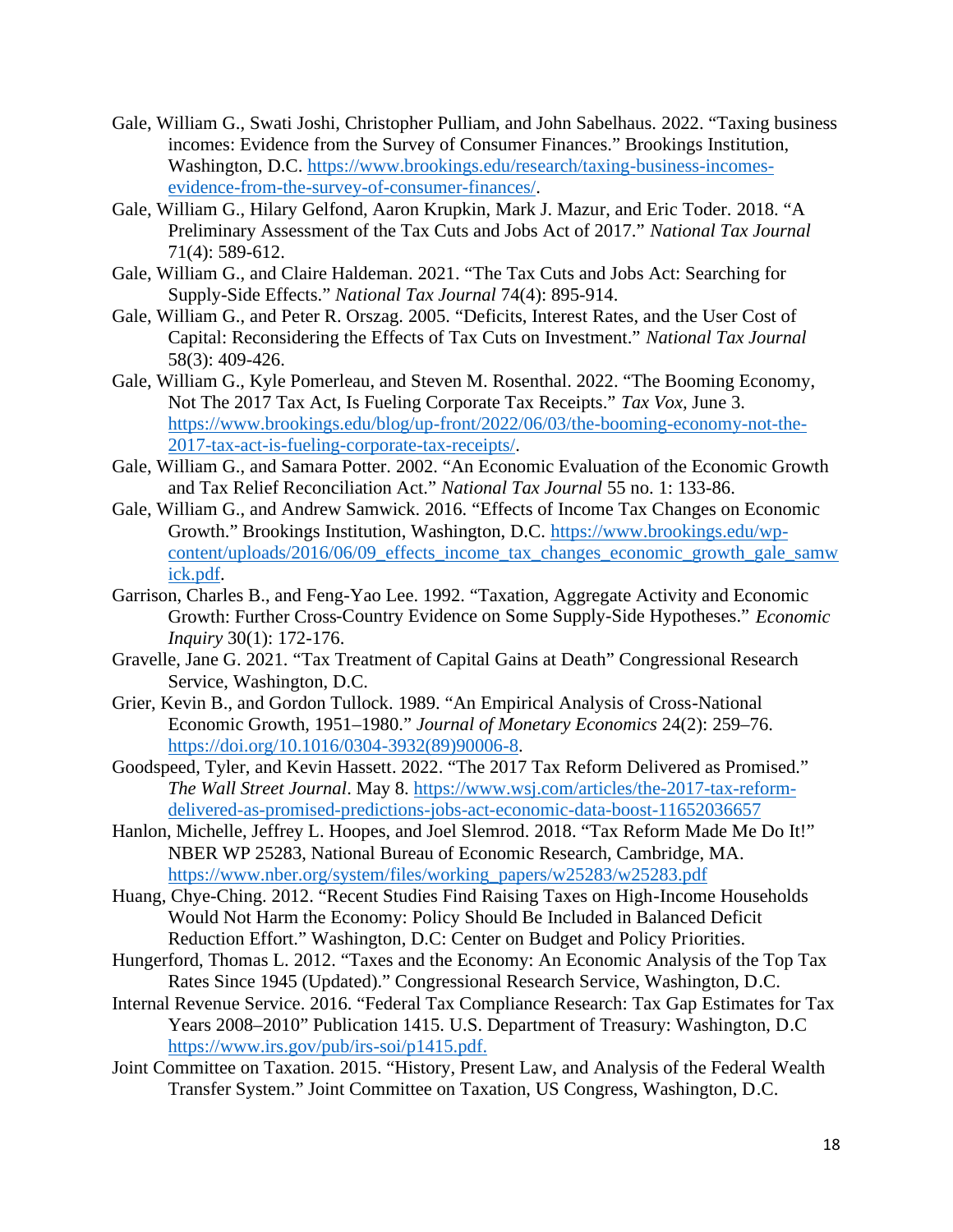- Joint Committee on Taxation. 2018. "Tables Related to the Federal Tax System as in Effect 2017 through 2026." JCX-32R-18. US Congress: Washington, D.C.
- Johnston, David Cay. 2001. "Talk of Lost Farms Reflects Muddle of Estate Tax Debate." *New York Times*.
- Kamin, David, David Gamage, Ari Glogower, Rebecca Kysar, Darien Shanske, Reuven S. Avi- Yonah, Lily Batchelder, J. Clifton Fleming, Daniel Hemel, Mitchell Kane, David Miller, Daniel Shaviro, and Manoj Viswanathan. 2019. "The Games They Will Play: Tax Games, Roadblocks, and Glitches Under the 2017 Tax Legislation." *Minnesota Law Review* 103(3): 1439-1521.
- Mathur, Aparna, 2019. "Don't Give Up on the Tax Cuts and Jobs Act Just Yet." *AEIdeas*, September 16.
- Mendoza, Enrique G., Gian Maria Milesi-Ferretti, and Patrick Asea. 1997. "On the Ineffectiveness of Tax Policy in Altering Long-Run Growth: Harberger's Super neutrality Conjecture." *Journal of Public Economics* 66(1): 99-126. https://doi.org/10.1016/S0047- 2727(97)00011-X.
- OECD. 2017a. "National Accounts at a Glance." *OECD. Stat*. OECD, Paris.
- OECD. 2017b. "Revenue Statistics–OECD Countries: Comparative Tables." *OECD. Stat*. OECD, Paris.
- OECD. 2018. "Income Distribution Database" *OECD. Stat.* OECD, Paris. https://stats.oecd.org/Index.aspx?DataSetCode=IDD
- OECD. 2022. "Tax Revenue." OECD. https://data.oecd.org/tax/tax-revenue.htm.
- Padovano, F., and E. Galli. 2007. "Tax Rates and Economic Growth in the OECD Countries." *Economic Inquiry* 39(1): 44-57. https://doi.org/10.1111/j.1465-7295.2001.tb00049.x.
- Piketty, Thomas, Emmanuel Saez, and Stefanie Stantcheva. 2014. "Optimal Taxation of Top Labor Incomes: A Tale of Three Elasticities." *American Economic Journal: Economic Policy* 6(1): 230-271.
- Rosenthal, Steven M. 2016. "Did Donald Trump Take Advantage of the Gingrich-Edwards Payroll Tax Loophole?" *Tax Vox*, October 7.
- Risch, Max. 2020. "Does Taxing Business Owners Affect Employees? Evidence from a Change in the Top Marginal Tax Rate." Unpublished manuscript.
- Sarin, Natasha. 2021. "The Case for a Robust Attack on the Tax Gap." U.S. Department of Treasury, Washington DC, September 7. https://home.treasury.gov/news/featured stories/the-case-for-a-robust-attack-on-the-tax-gap
- Slemrod, Joel. 1995. "What Do Cross-Country Studies Teach About Government Involvement, Prosperity and Economic Growth?" *Brookings Papers on Economic Activity* 2: 373-431.
- Stokey, Nancy L., and Sergio Rebelo. 1995. "Growth Effects of Flat-Rate Taxes." *Journal of Political Economy* 103(3): 519-550.
- Sullivan, Martin. 2018. "A Dozen Ways to Increase the TCJA Passthrough Benefits." *Tax Notes*, (April 9): 148-154.
- Sullivan, Martin. 2020. "19 Million Taxpayers Take the 199A Passthrough Deduction." *Tax Notes* (September 14): 1949-1950.
- Tax Policy Center. 2017a. "Who Pays the Estate Tax?" Briefing Book. Urban-Brookings Tax Policy Center, Washington, D.C. https://www.taxpolicycenter.org/briefing-book/who pays-estate-tax.
- Tax Policy Center. 2017b. "T17-0137–Tax Benefit of the Preferential Rates on Long-Term Capital Gains and Qualified Dividends." Tax Policy Center, Washington, D.C.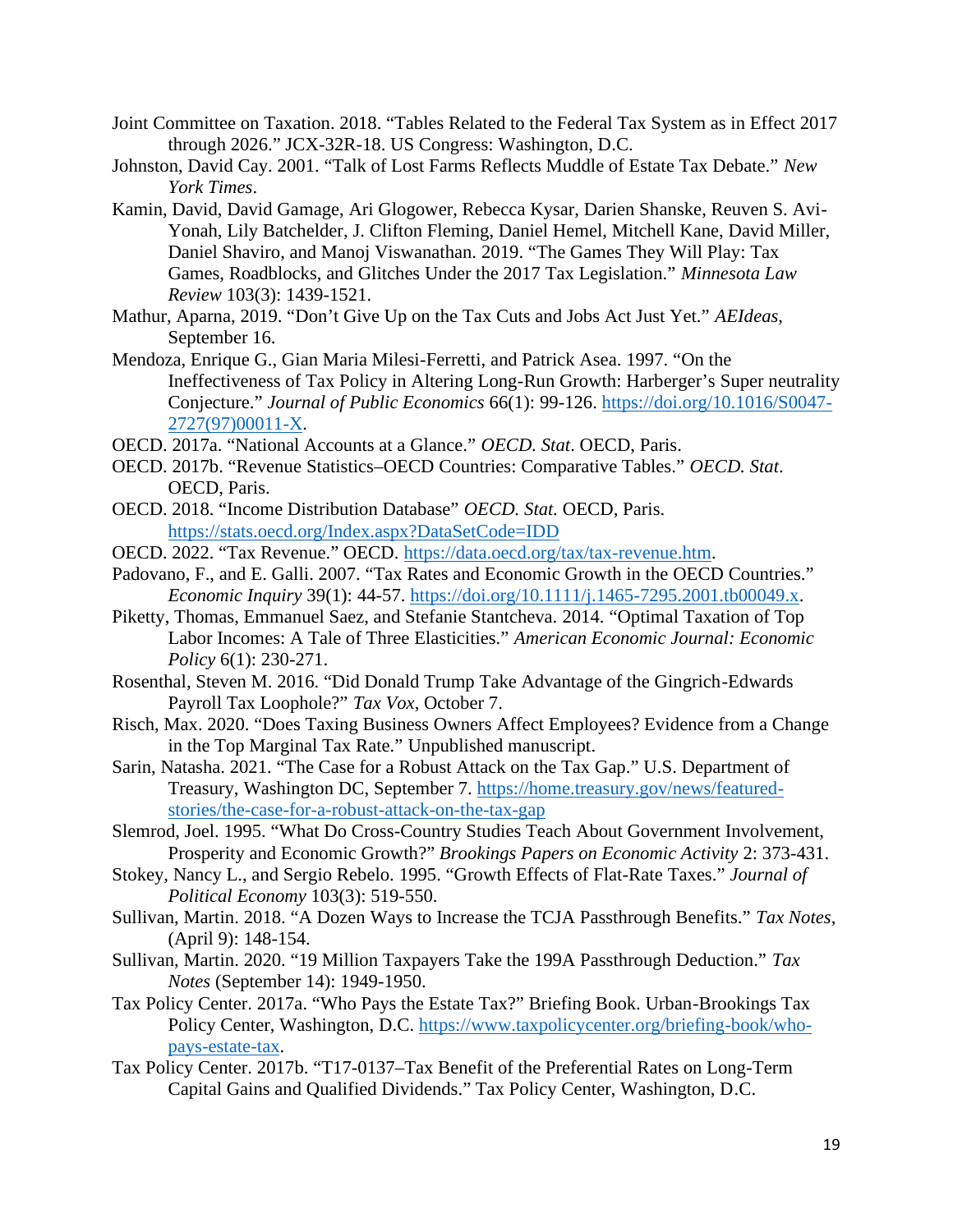- Tax Policy Center. 2017c. "T17-0308–Estate Tax Returns and Liability under Current Law and the House and Senate Versions of the Tax Cuts and Jobs Act, 2018-2027." Tax Policy Center, Washington, D.C.
- "Tax Benefit of the Sec199A Deduction for Qualified Business Income (QBI); Baseline: Current Law, Distribution of Federal Tax Change by Expanded Cash Income Percentile, 2019." 2020. Tax Policy Center. https://www.taxpolicycenter.org/model-estimates/sec199a deduction-qualified-business-income-qbi-july-2020/t20-0227-tax-benefit.
- Treasury Inspector General for Tax Administration. 2020. "Results for the 2019 Filing Season." Report 2020-44-07. U.S. Department of the Treasury: Washington, D.C. https://www.treasury.gov/tigta/auditreports/2020reports/202044007\_oa\_highlights.html.
- U.S. Department of Treasury. 2021. "General Explanations of the Administration's Fiscal Year 2022 Revenue Proposals." Washington, D.C.
- https://home.treasury.gov/system/files/131/General-Explanations-FY2022.pdf. Viard, Alan D. 2019. "The Misdirected Debate About the Corporate Tax Cut." *AEIdeas*, October 11. https://www.aei.org/economics/the-misdirected-debate-about-the-corporate-tax-cut/.
- Yagan, Danny. 2015. "Capital Tax Reform and the Real Economy: The Effects of the 2003 Dividend Tax Cut." *American Economic Review* 105(12): 3531-3563
- Zidar, Owen. 2019. "Tax cuts for Whom? Heterogeneous Effects of Income Tax Changes on Growth and Employment." *Journal of Political Economy* 127(3): 1437-1472.
- Zwick, Eric. 2021. "The costs of corporate tax complexity." *American Economic Journal: Economic Policy* 13(2): 467-500.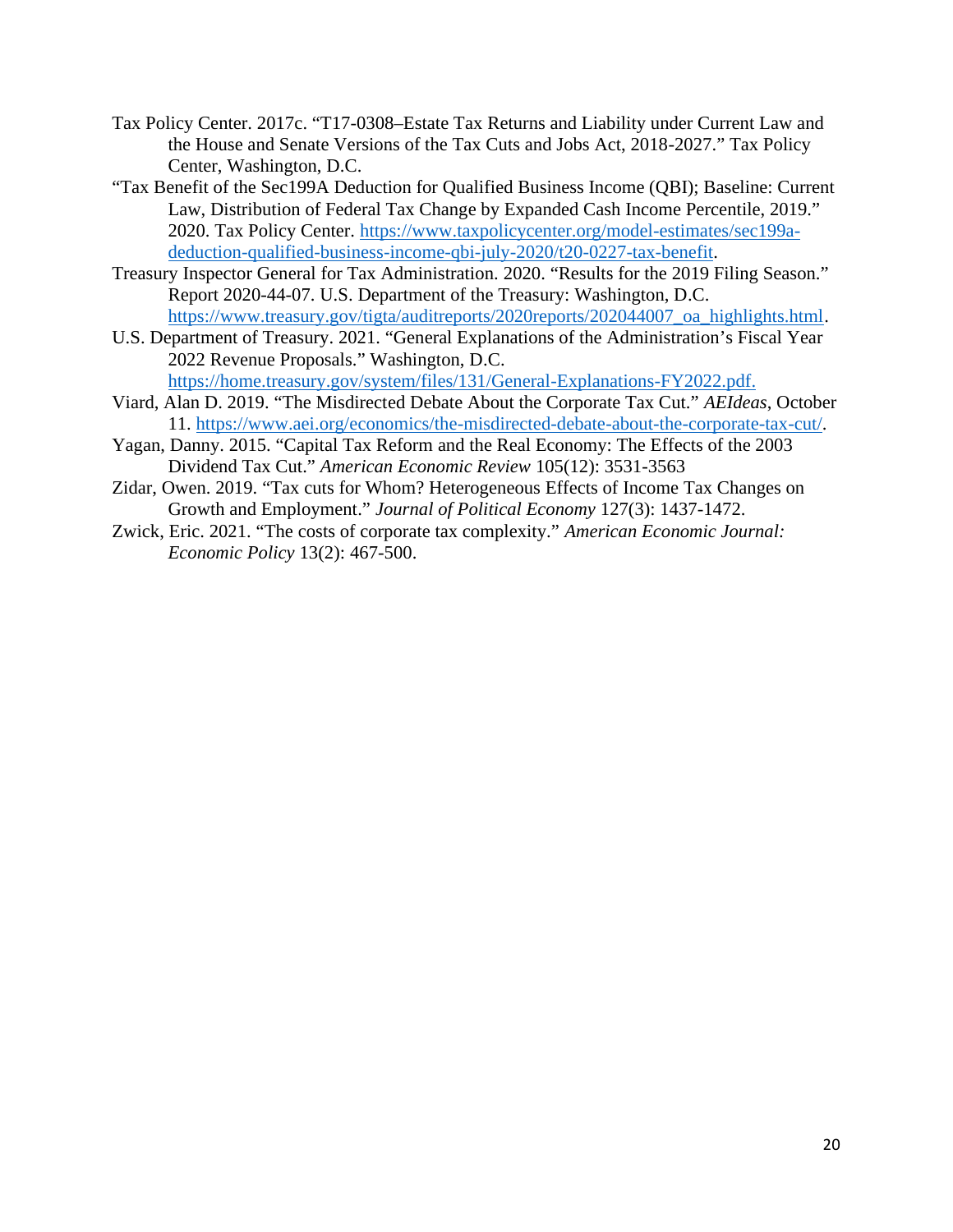Figure 1: Taxes and growth by time period



Source: Gale (2019).





Source: Gale and Samwick (2016).

Note: In the top graph, line 1 consists of federal, state, and local individual income taxes. Line 2 adds social security and retirement taxes as well as federal corporate taxes.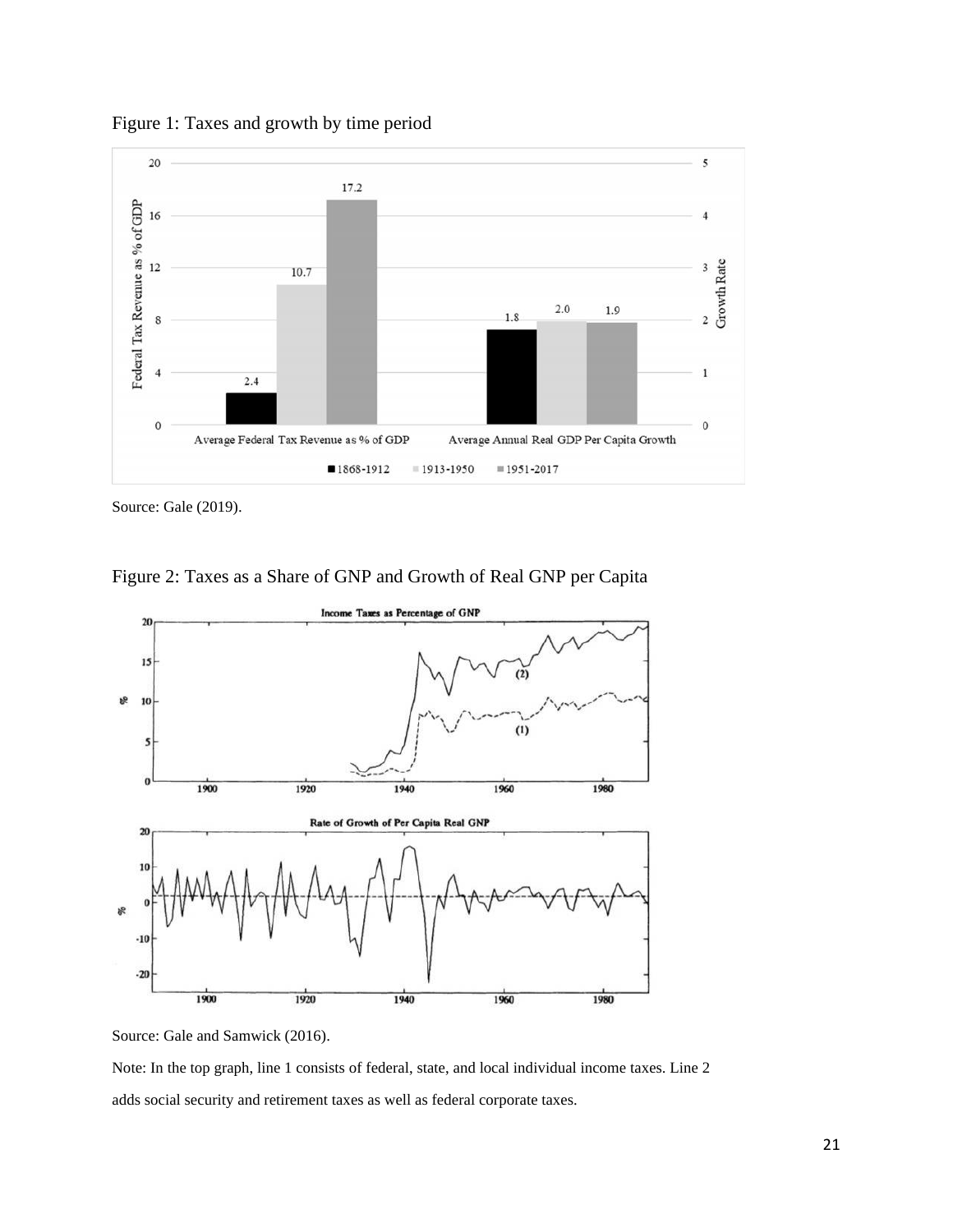

Figure 3: SOI Income Relative to NIPA

Figure 4: Tax Revenue as a Percent of GDP



Source: OECD (2022).

Source: Gale et al. (2022).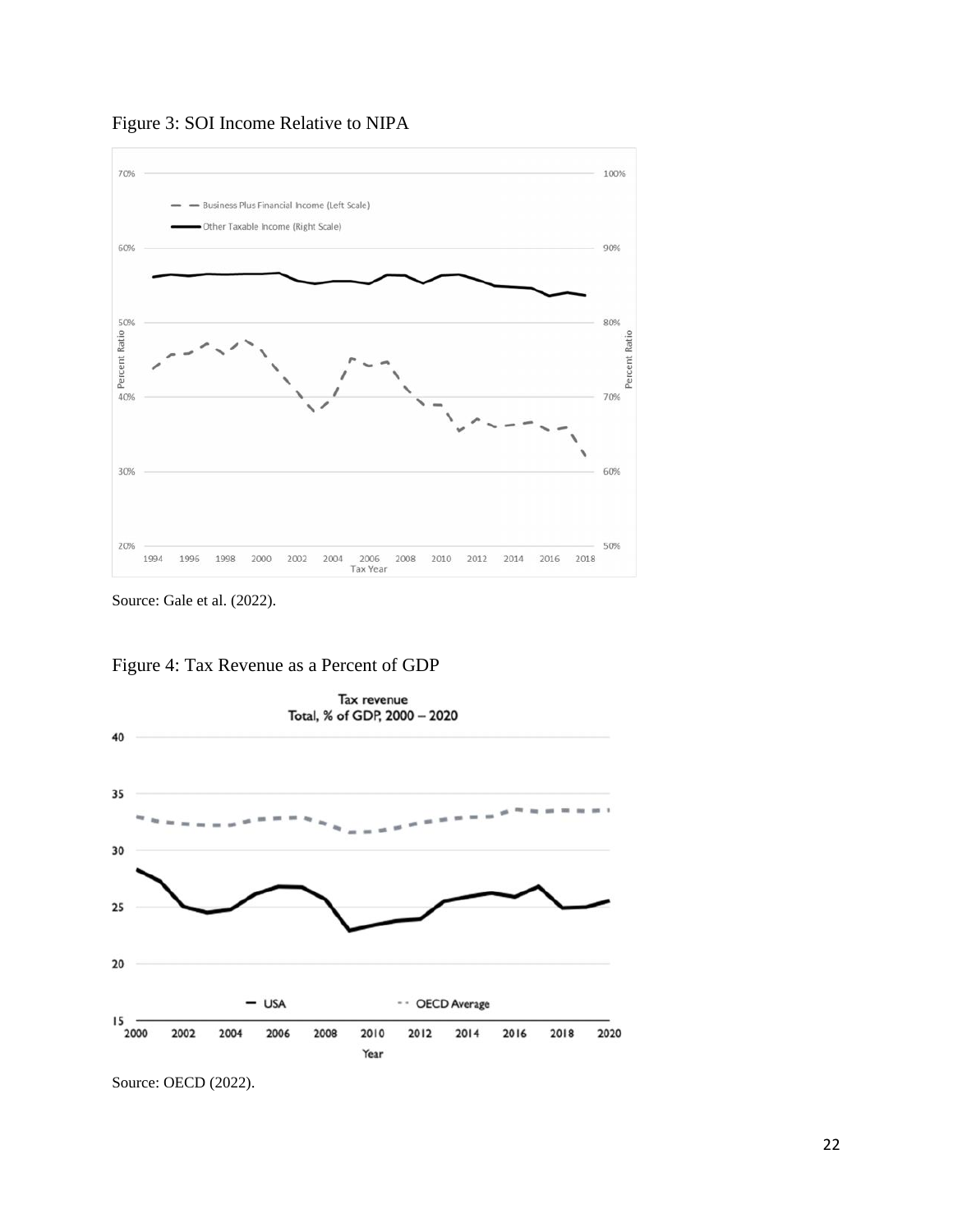

Figure 5: Point Reduction in Gini Coefficient from Taxes and Transfers

Figure 6: Taxes and growth, 1970-2015, US vs. G7



Source: Gale (2019).

Source: OECD (2018).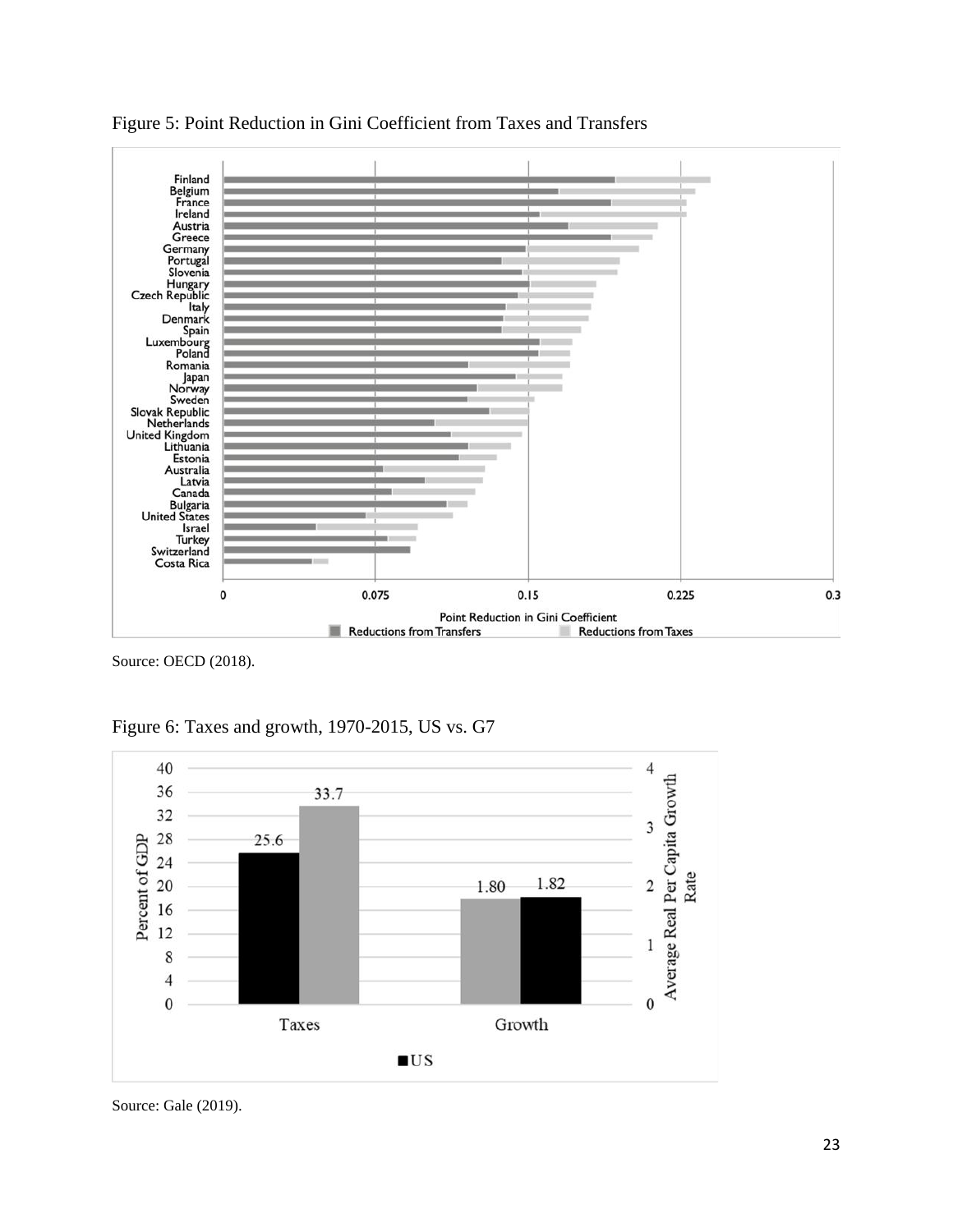

Figure 7: Changes in Top Income Shares and Top Marginal Tax Rates

Source: Piketty, Saez, and Stantcheva (2014).

Note: "The figure depicts the change in top 1 percent income shares against the change in top income tax rate from 1960–1964 to 2005–2009 based on… data for 18 OECD countries. The correlation between those changes is very strong. The figure reports the elasticity estimate of the OLS regression of log(top 1 percent share) on log(1 – MTR) based on the depicted dots." (Piketty, Saez, and Stantcheva 2014, pg. 254).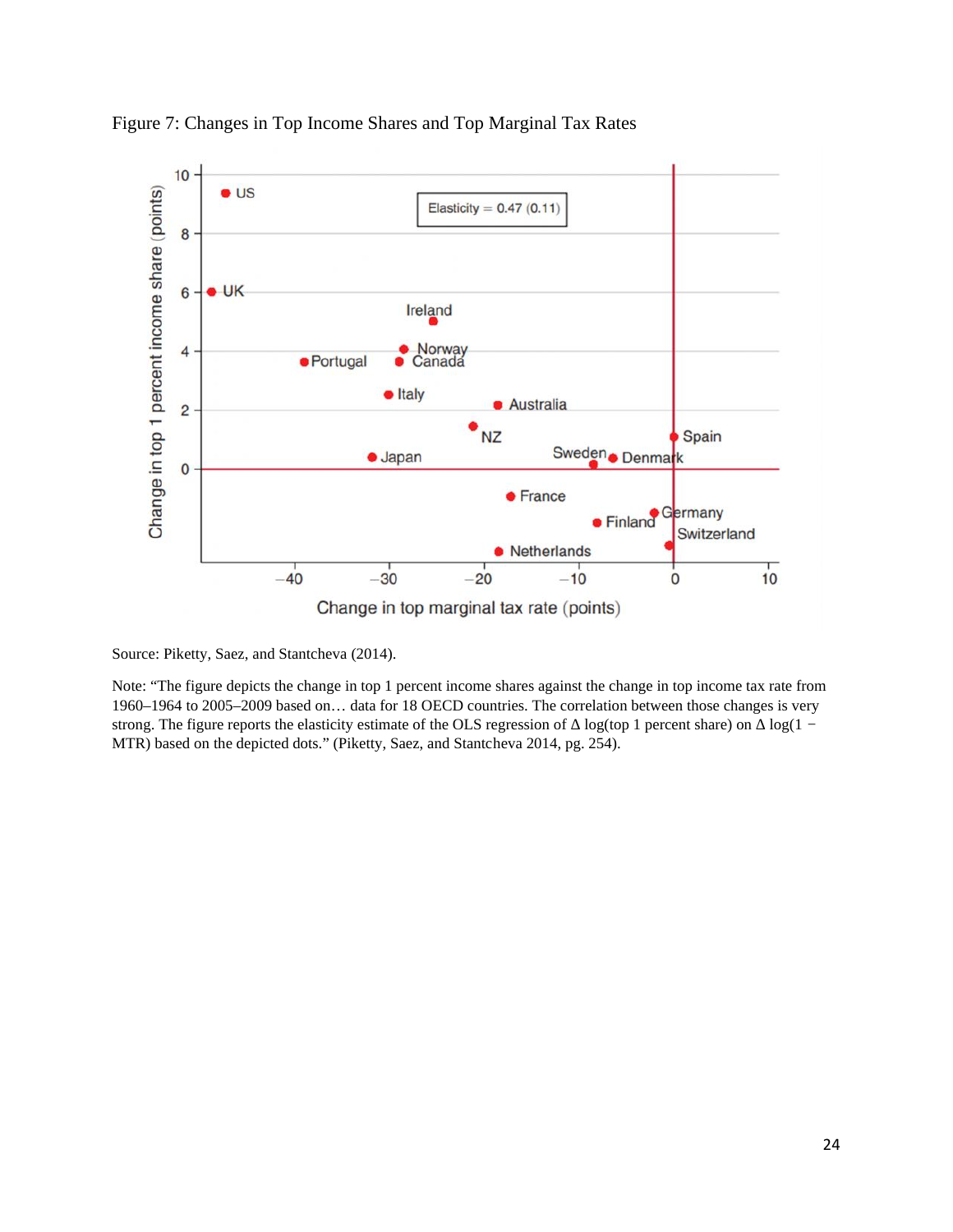

Figure 8: Top Marginal Tax Rates and Growth from 1960-1964 to 2006-2010

Source: Piketty, Saez, and Stantcheva (2014).

Note: Growth is adjusted for initial 1960 GDP.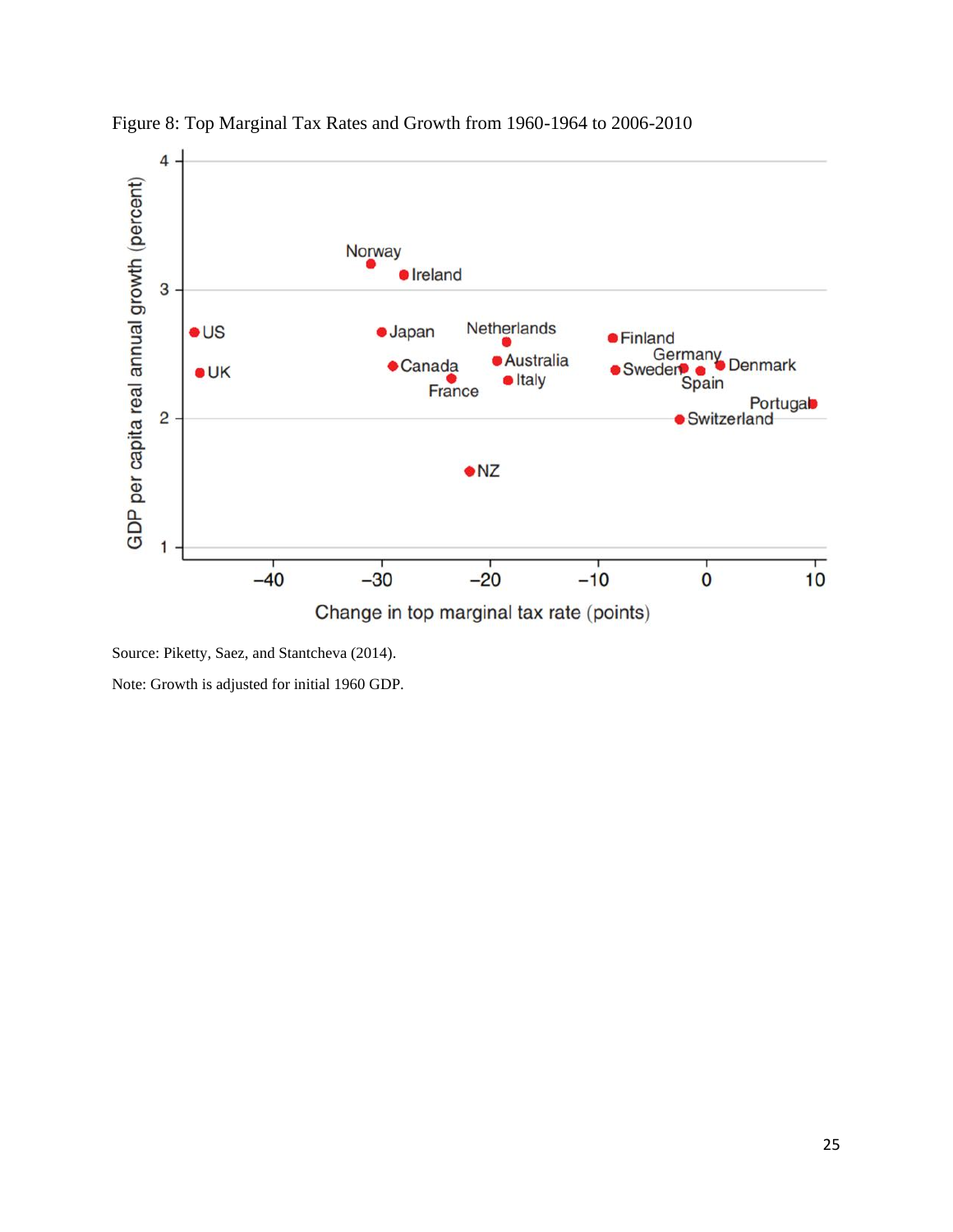

Figure 9: Predicted vs. Realized Revenues, Selected Components, 2010-2019



Figure 10: Real Nonresidential Fixed Investment Growth, 2016-2019

Source: Gale and Haldeman (2021).

Source: Gale and Haldeman (2021).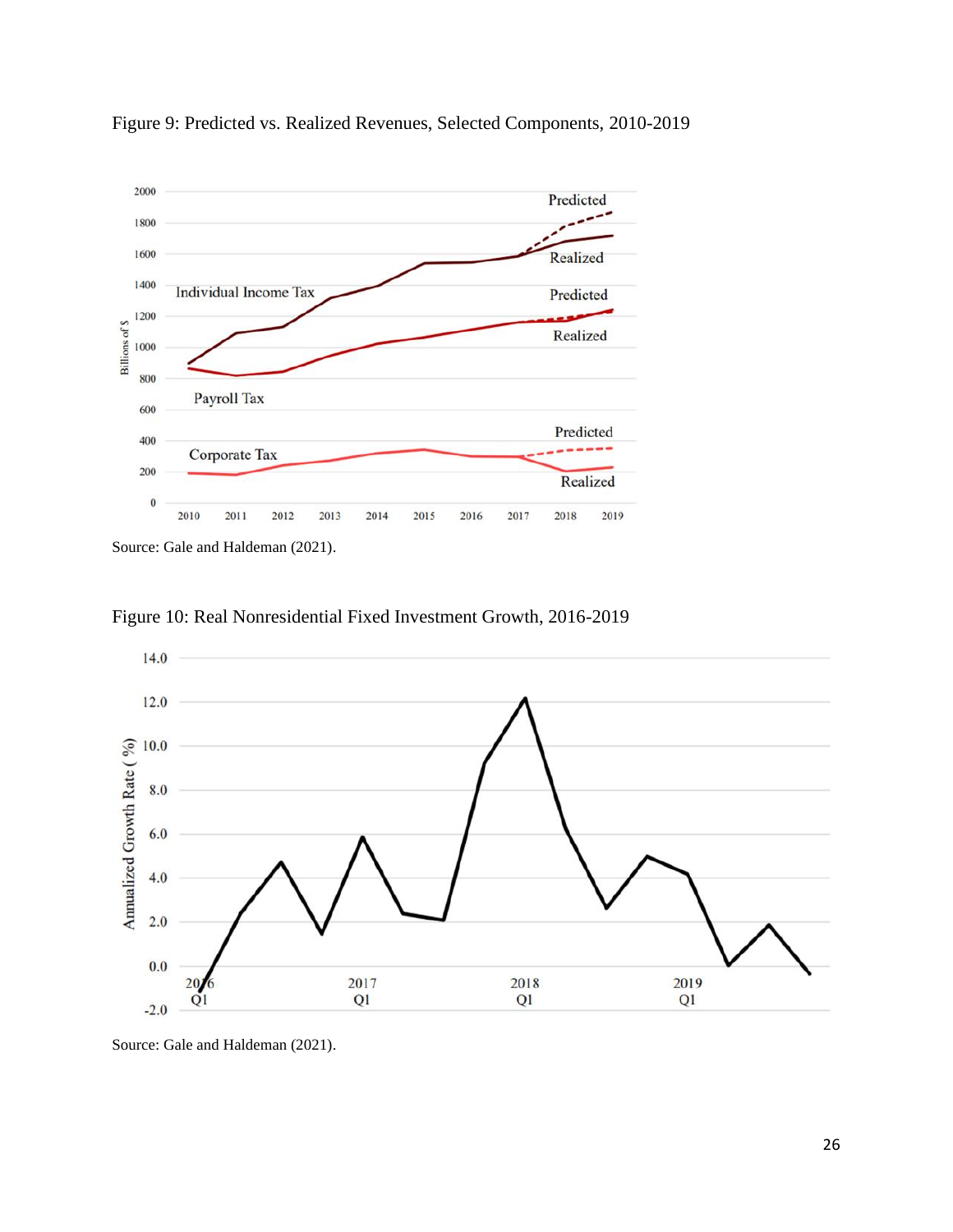

Figure 11: Real Nonresidential Fixed Investment Growth, Oil and Mining vs. Other, 2016-2019

Source: Gale and Haldeman (2021).





Source: Gale and Haldeman (2021).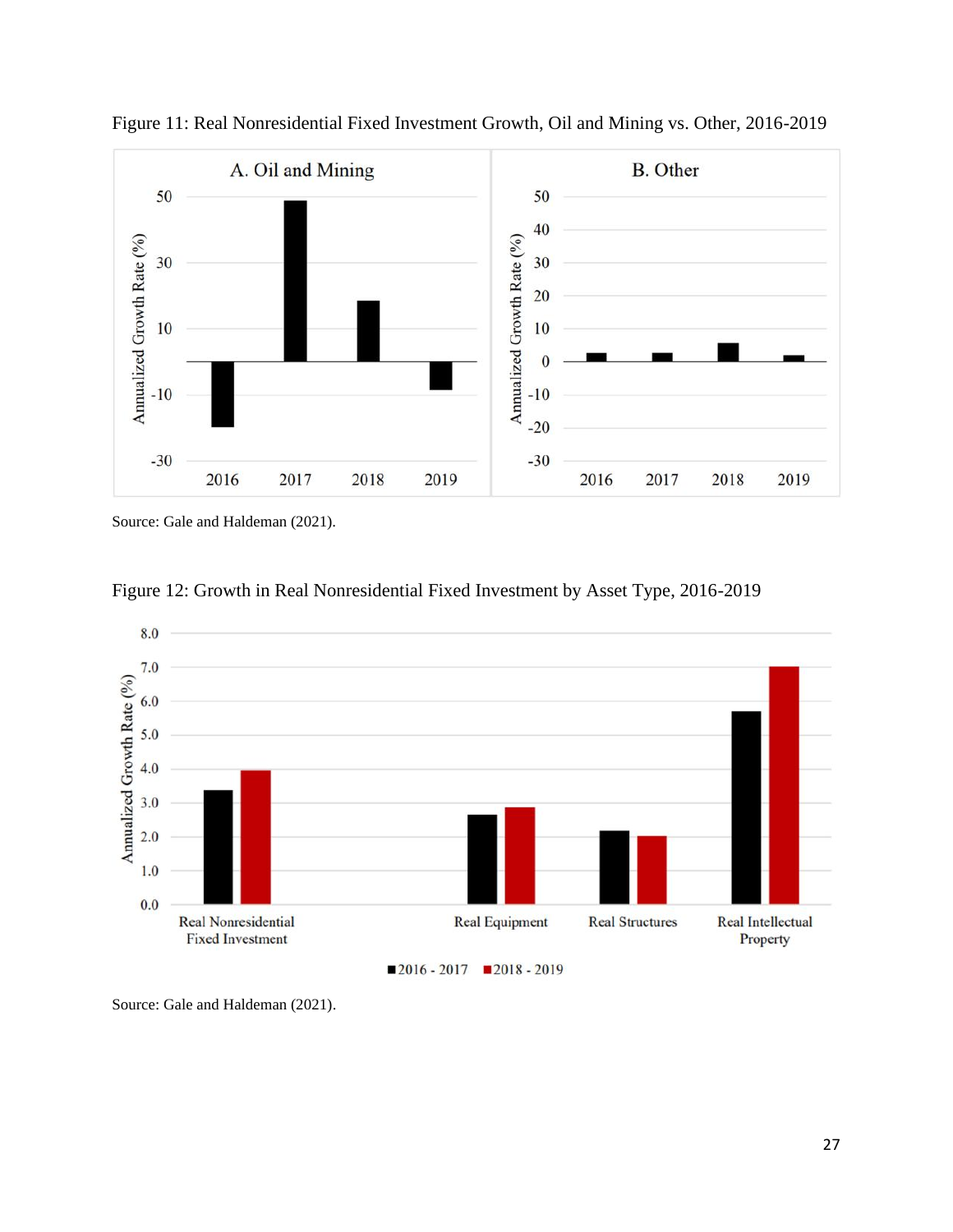

Figure 13: Growth in Business Formation and Labor Market Indicators, 2016-2019

Source: Gale and Haldeman (2021).









Source: Gale, Pomerleau, and Rosenthal (2022).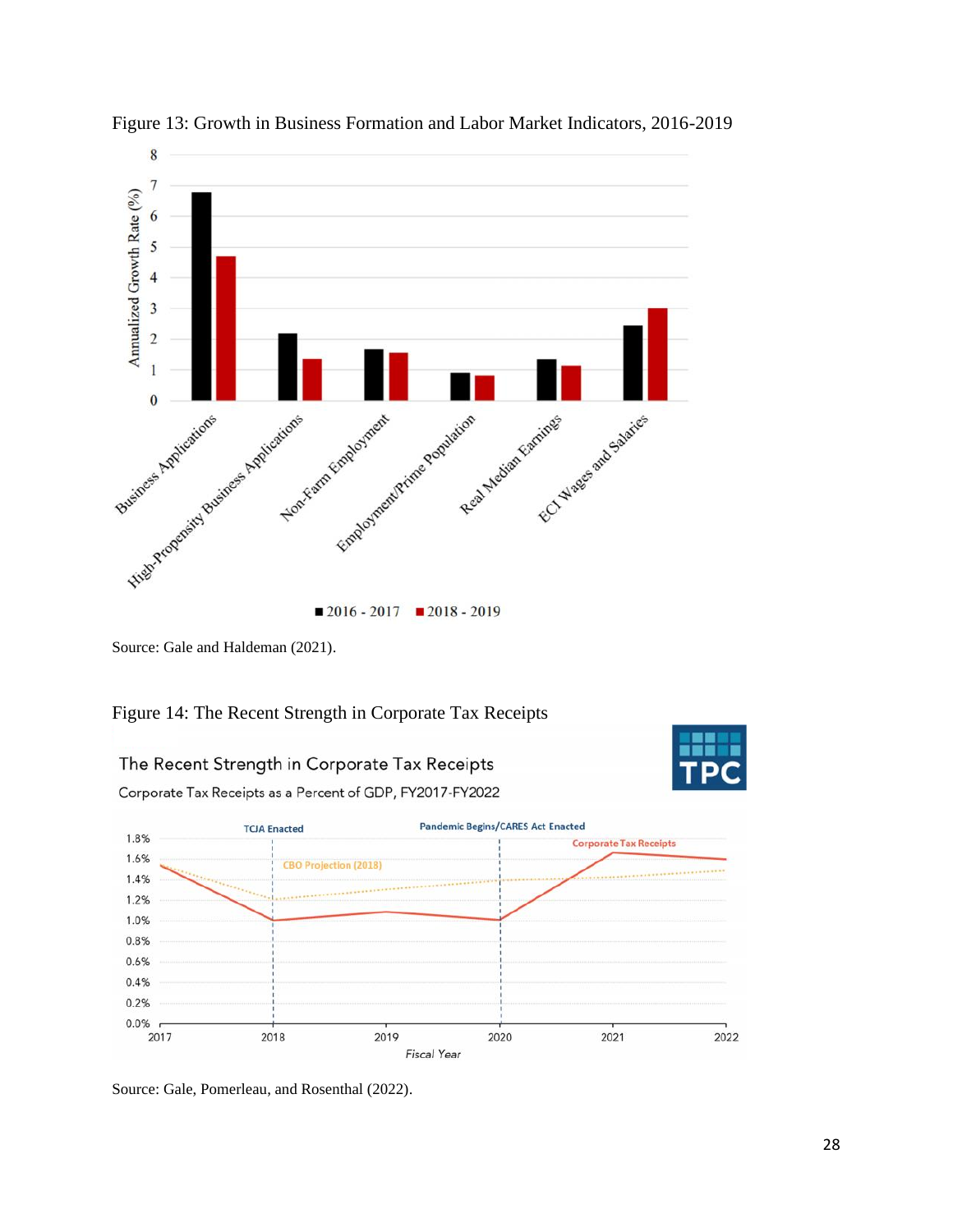

Figure 15: Employment and GDP Growth Following the 1993 Tax Increases and the 2001 Tax **Cuts** 

Note: The vertical axis is the average annual growth rate during the time period. Source: Gale and Samwick (2016).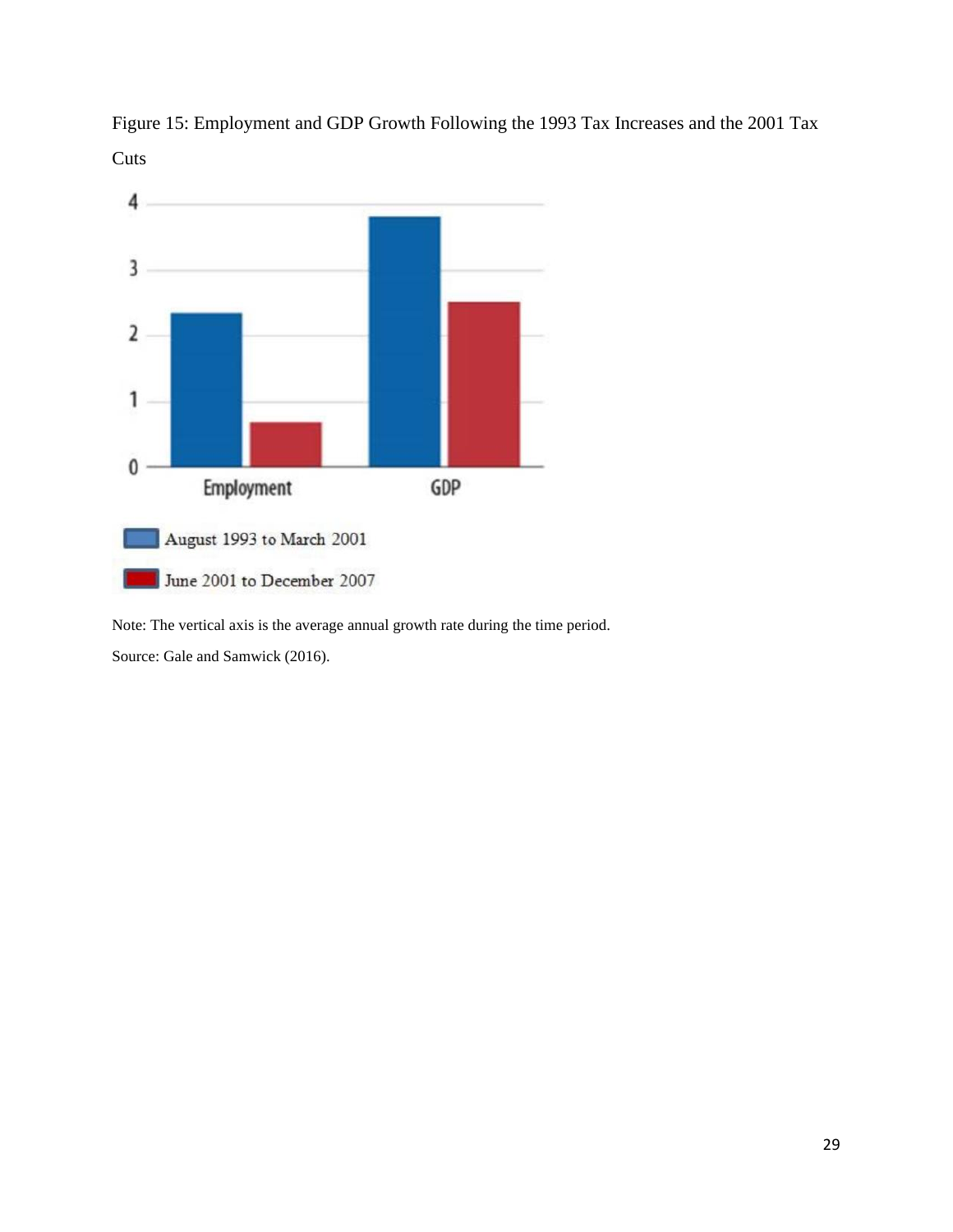



ANNUAL HOURS OF WORK, KERNEL DENSITY, PRIME-AGE MALES



ANNUAL HOURS OF WORK, KERNEL DENSITY, SINGLE MOTHERS



Source: Gale and Samwick (2016).